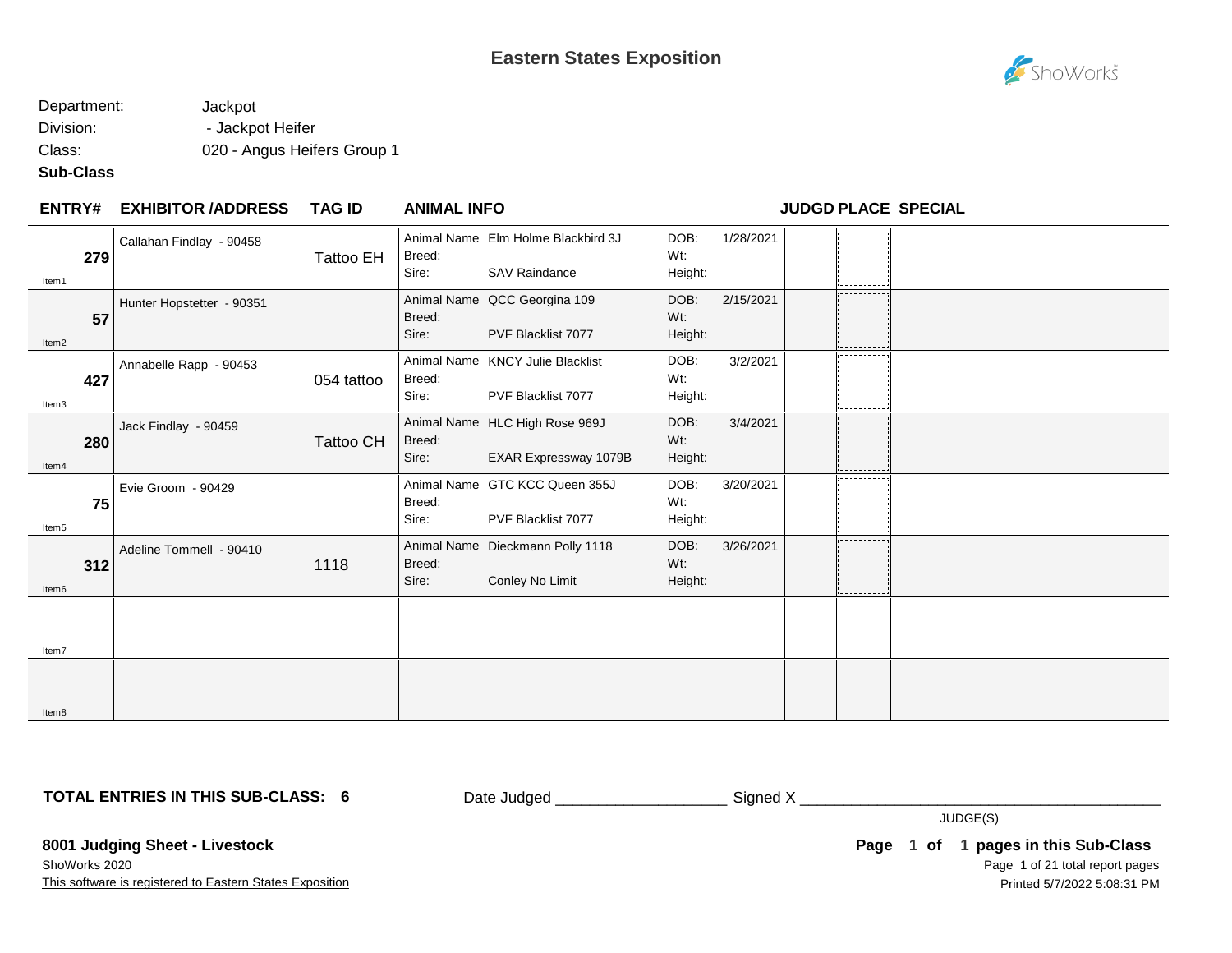

## Department: Jackpot Division: - Jackpot Heifer Class: 021 - Angus Heifers Group 2

### **Sub-Class**

#### **EXHIBITOR /ADDRESS TAG ID ENTRY# ANIMAL INFO JUDGD PLACE SPECIAL**

| 76    | Evie Groom - 90429 | Breed: | Animal Name Tullyfergus Everelda 591 | DOB:<br>Wt: | 9/15/2021 | 1,                    |  |
|-------|--------------------|--------|--------------------------------------|-------------|-----------|-----------------------|--|
| Item1 |                    | Sire:  | <b>Connealy Black Granite</b>        | Height:     |           | i <u>----------</u> - |  |
|       |                    |        |                                      |             |           |                       |  |
|       |                    |        |                                      |             |           |                       |  |
| Item2 |                    |        |                                      |             |           |                       |  |
|       |                    |        |                                      |             |           |                       |  |
|       |                    |        |                                      |             |           |                       |  |
| Item3 |                    |        |                                      |             |           |                       |  |
|       |                    |        |                                      |             |           |                       |  |
|       |                    |        |                                      |             |           |                       |  |
| Item4 |                    |        |                                      |             |           |                       |  |
|       |                    |        |                                      |             |           |                       |  |
|       |                    |        |                                      |             |           |                       |  |
| Item5 |                    |        |                                      |             |           |                       |  |
|       |                    |        |                                      |             |           |                       |  |
|       |                    |        |                                      |             |           |                       |  |
| Item6 |                    |        |                                      |             |           |                       |  |
|       |                    |        |                                      |             |           |                       |  |
|       |                    |        |                                      |             |           |                       |  |
| Item7 |                    |        |                                      |             |           |                       |  |
|       |                    |        |                                      |             |           |                       |  |
|       |                    |        |                                      |             |           |                       |  |
| Item8 |                    |        |                                      |             |           |                       |  |

**TOTAL ENTRIES IN THIS SUB-CLASS: 1**

Date Judged \_\_\_\_\_\_\_\_\_\_\_\_\_\_\_\_\_\_\_\_\_\_\_\_\_\_\_\_\_ Signed X \_\_\_\_\_\_\_\_\_\_\_\_\_\_\_\_\_\_\_\_\_\_\_\_\_\_\_\_\_

JUDGE(S)

**8001 Judging Sheet - Livestock** ShoWorks 2020

This software is registered to Eastern States Exposition

Page 2 of 21 total report pages **Page 1 of 1 pages in this Sub-Class** Printed 5/7/2022 5:08:31 PM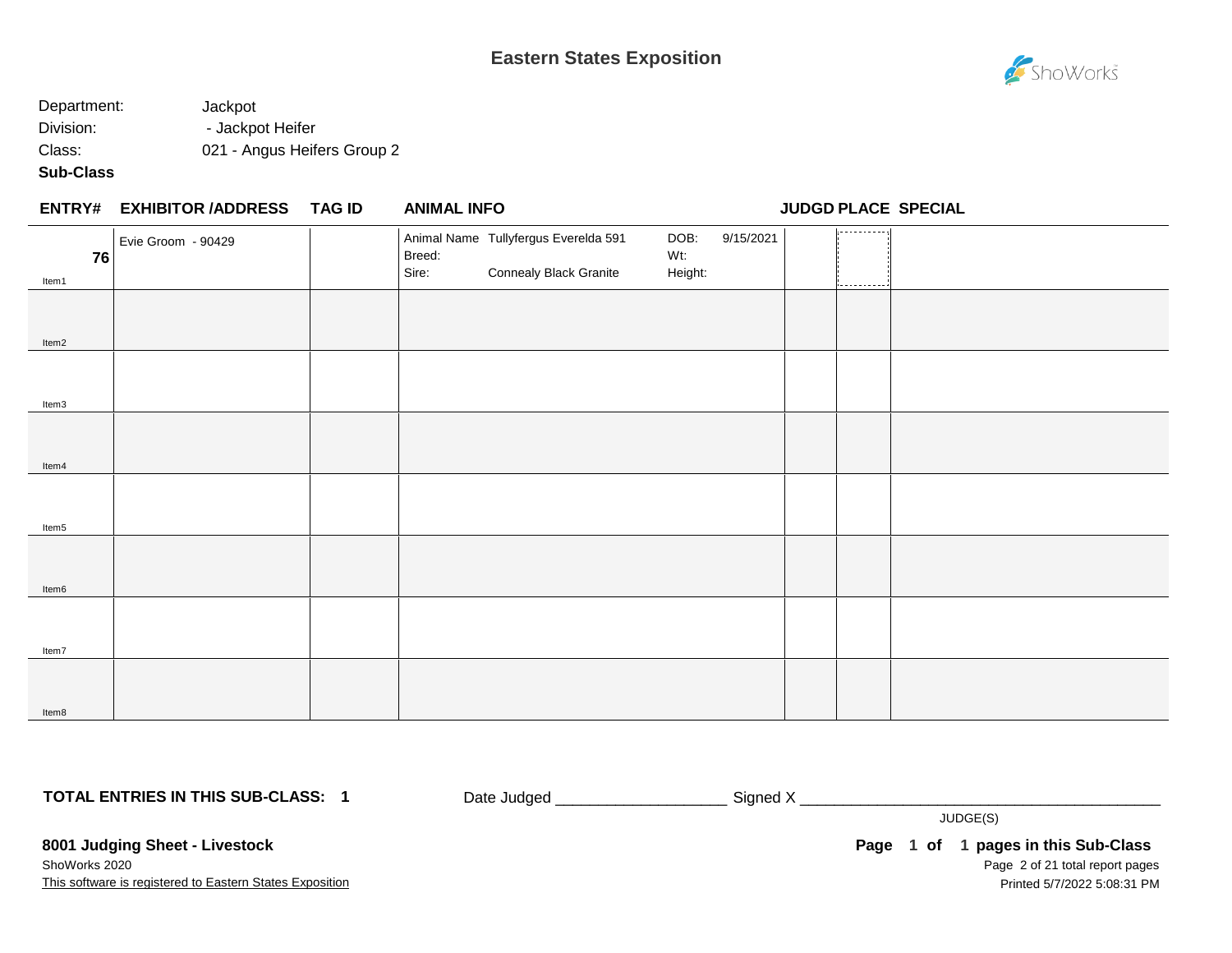

## Department: Jackpot Division: - Jackpot Heifer Class: 030 - AOBP Heifers

#### **Sub-Class**

Item8

## **EXHIBITOR /ADDRESS TAG ID ENTRY# ANIMAL INFO JUDGD PLACE SPECIAL** 1. . . . . . . . . . . . Animal Name BWEL Fancy Like 587J DOB: 4/10/2021 Kayla Lippert - 90417 Breed: Wt: **303** 84000321 Sire: 1 Oak Height: Item1 Item2 Item3 Item4 Item5 Item6 Item7

**TOTAL ENTRIES IN THIS SUB-CLASS: 1**

Date Judged \_\_\_\_\_\_\_\_\_\_\_\_\_\_\_\_\_\_\_\_ Signed X \_\_\_\_\_\_\_\_\_\_\_\_\_\_\_\_\_\_\_\_\_\_\_\_\_\_\_\_\_\_\_\_\_\_\_\_\_\_\_\_\_\_

JUDGE(S)

**8001 Judging Sheet - Livestock** ShoWorks 2020

This software is registered to Eastern States Exposition

Page 3 of 21 total report pages **Page 1 of 1 pages in this Sub-Class** Printed 5/7/2022 5:08:31 PM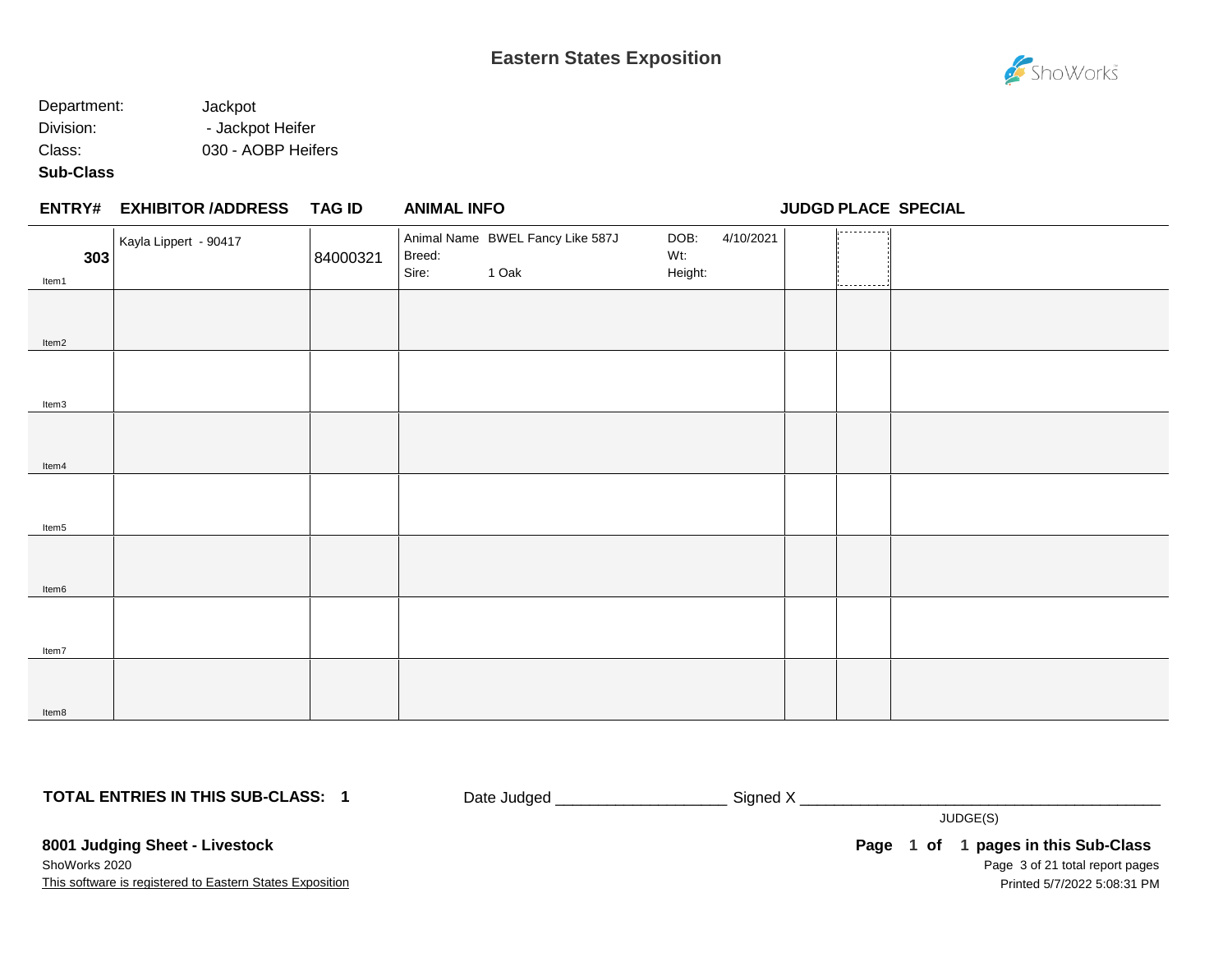## Department: Jackpot Division: - Jackpot Heifer Class: 050 - Charolais Heifers

### **Sub-Class**

|             | ENTRY# EXHIBITOR /ADDRESS TAG ID | <b>ANIMAL INFO</b>                        |                                             | JUDGD PLACE SPECIAL |
|-------------|----------------------------------|-------------------------------------------|---------------------------------------------|---------------------|
| 83<br>Item1 | Molly Burns - 90430              | Animal Name Bella 1113<br>Breed:<br>Sire: | DOB:<br>2/12/2021<br>1015<br>Wt:<br>Height: | --------<br>.       |
| Item2       |                                  |                                           |                                             |                     |
| Item3       |                                  |                                           |                                             |                     |
| Item4       |                                  |                                           |                                             |                     |
| Item5       |                                  |                                           |                                             |                     |
| Item6       |                                  |                                           |                                             |                     |
| Item7       |                                  |                                           |                                             |                     |
| Item8       |                                  |                                           |                                             |                     |

**TOTAL ENTRIES IN THIS SUB-CLASS: 1**

Date Judged \_\_\_\_\_\_\_\_\_\_\_\_\_\_\_\_\_\_\_\_\_\_\_\_\_\_\_\_ Signed X \_\_\_\_\_\_\_\_\_\_\_\_\_\_\_\_\_\_\_\_\_\_\_\_\_\_\_\_\_\_

JUDGE(S)

**8001 Judging Sheet - Livestock** ShoWorks 2020

This software is registered to Eastern States Exposition

Page 4 of 21 total report pages **Page 1 of 1 pages in this Sub-Class** Printed 5/7/2022 5:08:31 PM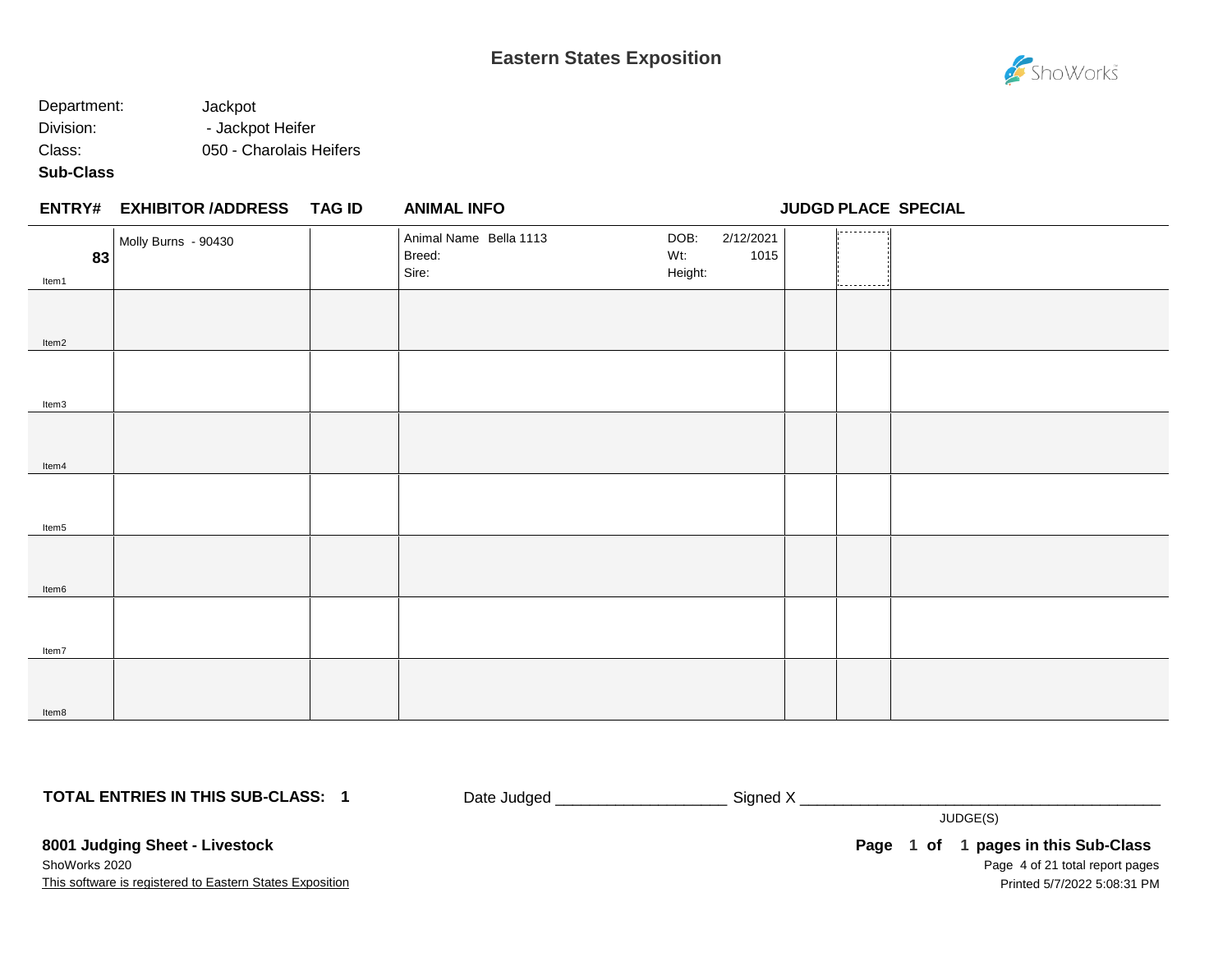## Department: Jackpot Division: - Jackpot Heifer Class: 060 - Chi-Angus Heifers

### **Sub-Class**

|             | ENTRY# EXHIBITOR /ADDRESS TAG ID | <b>ANIMAL INFO</b>                       |                      |                        |          |        | <b>JUDGD PLACE SPECIAL</b> |
|-------------|----------------------------------|------------------------------------------|----------------------|------------------------|----------|--------|----------------------------|
| 88<br>Item1 | Madison Perkins - 121            | Animal Name MP Kamryn<br>Breed:<br>Sire: | Colburn Inspire 6116 | DOB:<br>Wt:<br>Height: | 4/7/2022 | .<br>. |                            |
| Item2       |                                  |                                          |                      |                        |          |        |                            |
| Item3       |                                  |                                          |                      |                        |          |        |                            |
| Item4       |                                  |                                          |                      |                        |          |        |                            |
| Item5       |                                  |                                          |                      |                        |          |        |                            |
| Item6       |                                  |                                          |                      |                        |          |        |                            |
| Item7       |                                  |                                          |                      |                        |          |        |                            |
| Item8       |                                  |                                          |                      |                        |          |        |                            |

**TOTAL ENTRIES IN THIS SUB-CLASS: 1**

Date Judged \_\_\_\_\_\_\_\_\_\_\_\_\_\_\_\_\_\_\_\_ Signed X \_\_\_\_\_\_\_\_\_\_\_\_\_\_\_\_\_\_\_\_\_\_\_\_\_\_\_\_\_\_\_\_\_\_\_\_\_\_\_\_\_\_

JUDGE(S)

**8001 Judging Sheet - Livestock** ShoWorks 2020

This software is registered to Eastern States Exposition

Page 5 of 21 total report pages **Page 1 of 1 pages in this Sub-Class** Printed 5/7/2022 5:08:32 PM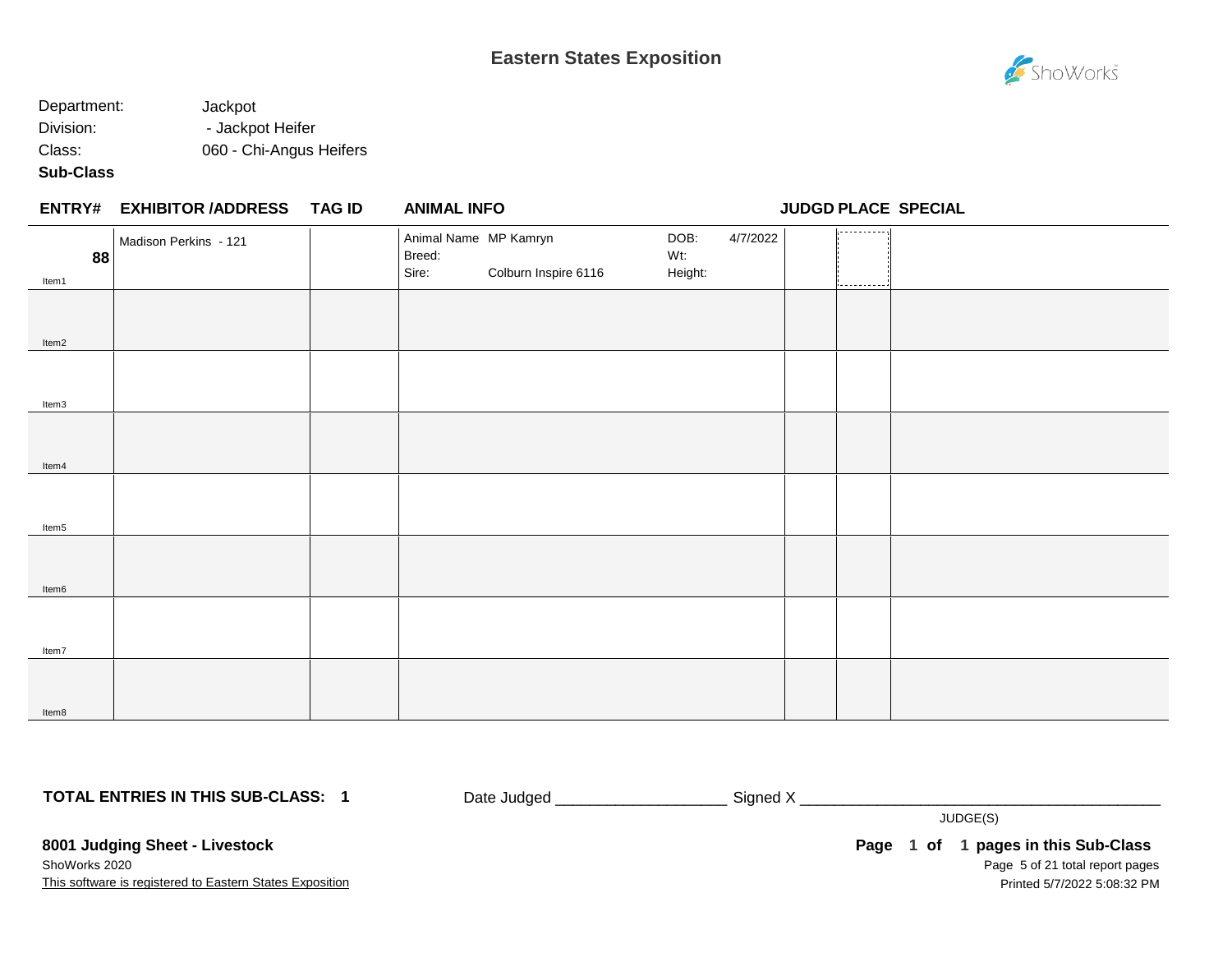## Department: Jackpot Division: - Jackpot Heifer Class: 070 - Chi-Maine Heifers

### **Sub-Class**

|             | ENTRY# EXHIBITOR /ADDRESS TAG ID | <b>ANIMAL INFO</b> |                                                   |                        |           |                | <b>JUDGD PLACE SPECIAL</b> |
|-------------|----------------------------------|--------------------|---------------------------------------------------|------------------------|-----------|----------------|----------------------------|
| 15<br>Item1 | Olivia Oatley - 2148             | Breed:<br>Sire:    | Animal Name VEO Maryjane 4J<br>Colburn Primo 5153 | DOB:<br>Wt:<br>Height: | 4/14/2021 | ---------<br>. |                            |
| Item2       |                                  |                    |                                                   |                        |           |                |                            |
| Item3       |                                  |                    |                                                   |                        |           |                |                            |
| Item4       |                                  |                    |                                                   |                        |           |                |                            |
| Item5       |                                  |                    |                                                   |                        |           |                |                            |
| Item6       |                                  |                    |                                                   |                        |           |                |                            |
| Item7       |                                  |                    |                                                   |                        |           |                |                            |
| Item8       |                                  |                    |                                                   |                        |           |                |                            |

**TOTAL ENTRIES IN THIS SUB-CLASS: 1**

Date Judged \_\_\_\_\_\_\_\_\_\_\_\_\_\_\_\_\_\_\_\_\_\_\_\_\_\_\_\_ Signed X \_\_\_\_\_\_\_\_\_\_\_\_\_\_\_\_\_\_\_\_\_\_\_\_\_\_\_\_\_\_

JUDGE(S)

**8001 Judging Sheet - Livestock** ShoWorks 2020

This software is registered to Eastern States Exposition

Page 6 of 21 total report pages **Page 1 of 1 pages in this Sub-Class** Printed 5/7/2022 5:08:32 PM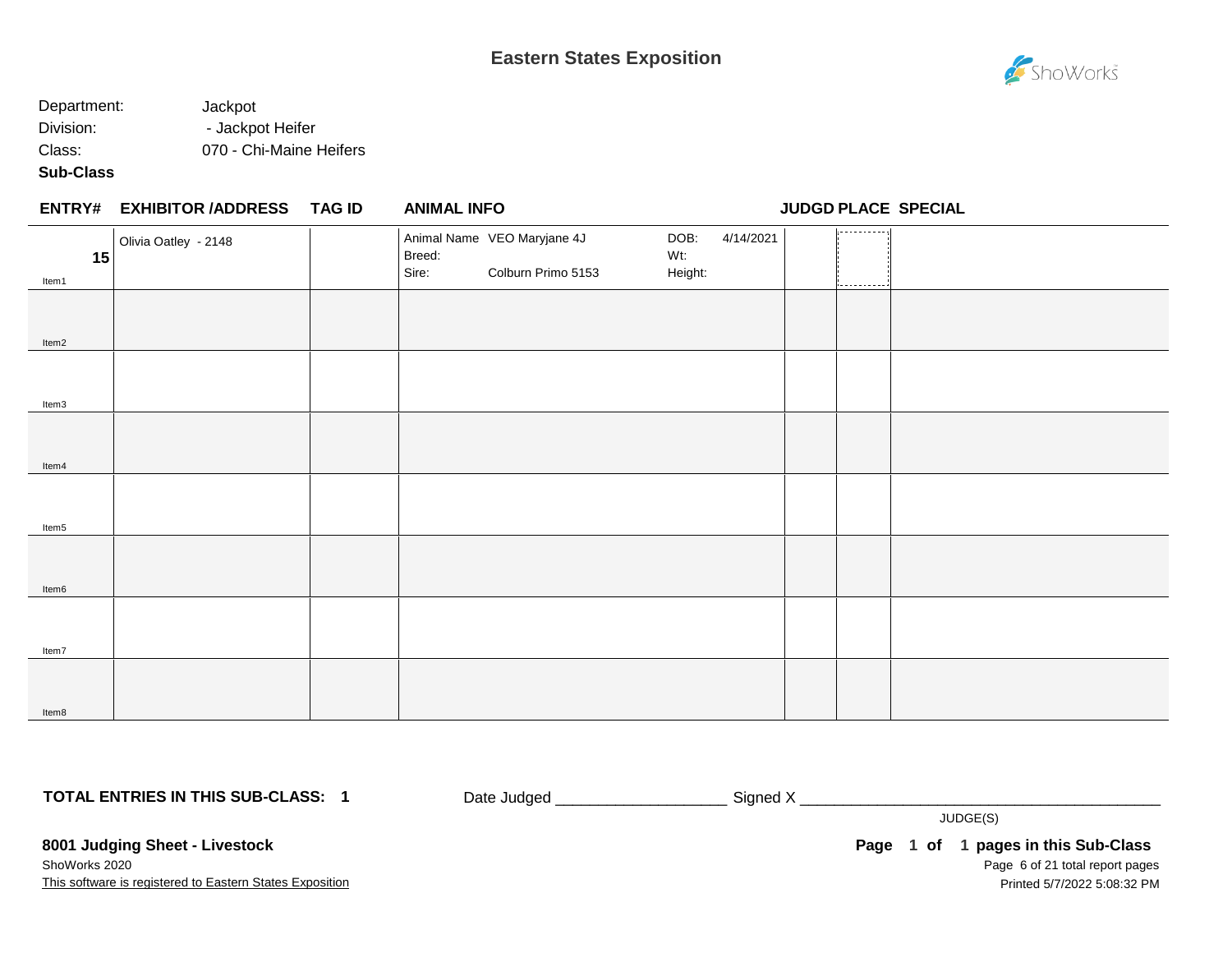

### Department: Jackpot Division: - Jackpot Heifer Class: 080 - Hereford Group 1

#### **Sub-Class**

Item7

Item8

#### **EXHIBITOR /ADDRESS TAG ID ENTRY# ANIMAL INFO JUDGD PLACE SPECIAL** 1. . . . . . . . . . . Abigail Billing - 90229 **Animal Name GP Miss Behavin DN23 2296 3 DOB:** DOB: 9/6/2020 Breed: Wt: **382** Sire: UPS Sensation 2296-ET Height: Item1 Olivia Camara - 90324 Animal Name BoFat Hill 14U Dee Too 93H DOB: 9/21/2020 Breed: Wt: **285** Sire: Purple MB Womanizer 14U-ET Height: Item2 . <u>. . . . . . . . .</u> Brittany DeMolles - 90051 | Animal Name KJS Showtime Ms Kelly 72 DOB: 10/23/2020 Breed: Wt: **361** Sire: Showtime Fireball 734-ET Height: Item3 Aileen Gillespie - 90365 | Animal Name BMF B True Nancy DOB: 11/5/2020 Breed: **218** Wt: Sire: ACC Truth Or Dare A24 Height: Item4 . . . . . . . . . Hailey Hotchkiss - 90077 | Animal Name Smore DOB: 1/1/2021 Breed: Wt: **452** Sire: Height: Item5 Item6

**TOTAL ENTRIES IN THIS SUB-CLASS: 5**

Date Judged \_\_\_\_\_\_\_\_\_\_\_\_\_\_\_\_\_\_\_\_ Signed X \_\_\_\_\_\_\_\_\_\_\_\_\_\_\_\_\_\_\_\_\_\_\_\_\_\_\_\_\_\_\_\_\_\_\_\_\_\_\_\_\_\_

JUDGE(S)

**8001 Judging Sheet - Livestock**

This software is registered to Eastern States Exposition ShoWorks 2020

Page 7 of 21 total report pages **Page 1 of 1 pages in this Sub-Class** Printed 5/7/2022 5:08:32 PM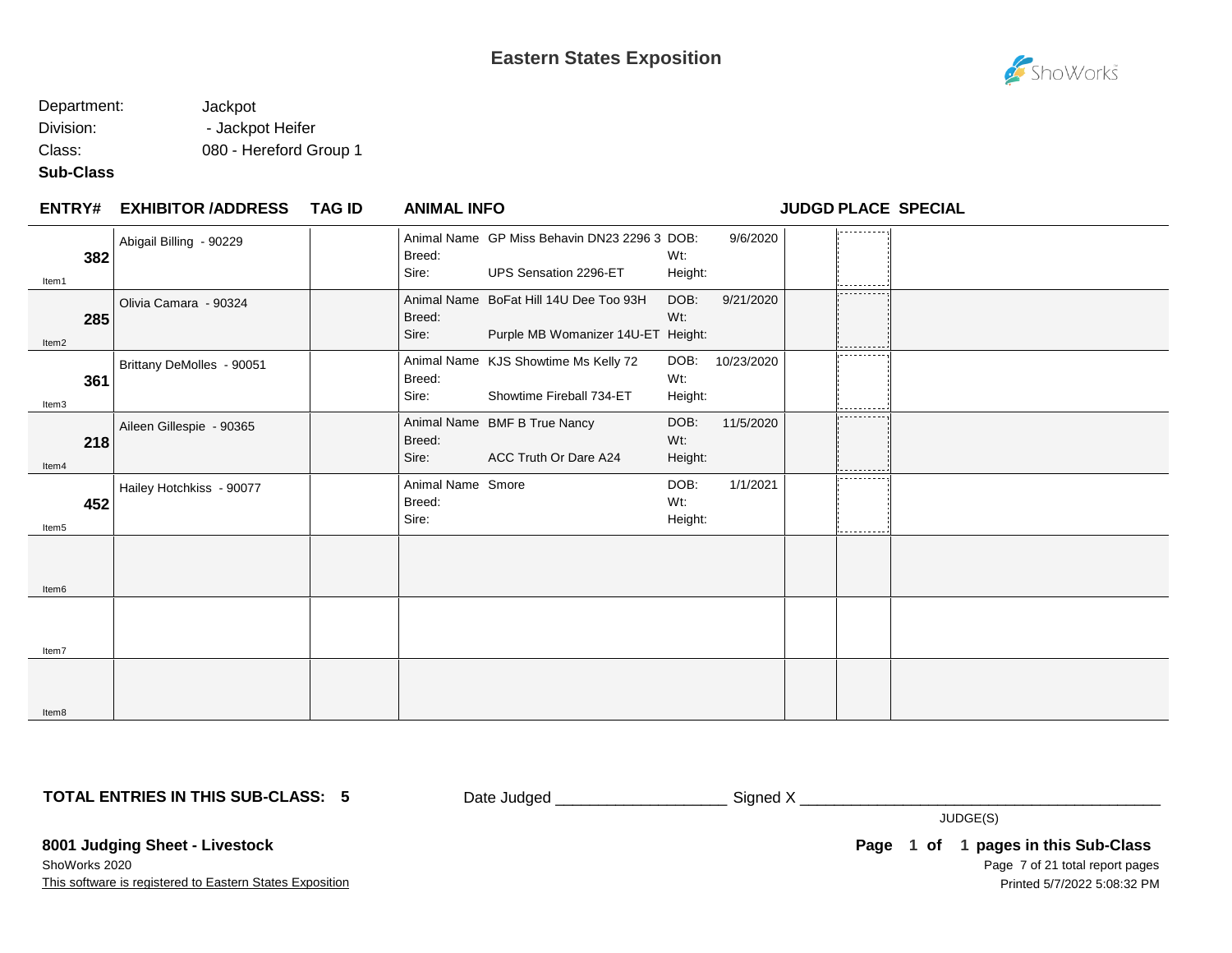### Department: Jackpot Division: - Jackpot Heifer Class: 081 - Hereford Group 2

## **Sub-Class**

| <b>ENTRY#</b>     | <b>EXHIBITOR /ADDRESS</b>  | <b>TAG ID</b> | <b>ANIMAL INFO</b> |                                                                  |                        |           | <b>JUDGD PLACE SPECIAL</b> |  |
|-------------------|----------------------------|---------------|--------------------|------------------------------------------------------------------|------------------------|-----------|----------------------------|--|
| 130<br>Item1      | Mackenzie Ramsdell - 90362 |               | Breed:<br>Sire:    | Animal Name RFF Dolly 17J<br>UPS Sensation 2296-ET               | DOB:<br>Wt:<br>Height: | 1/21/2021 | ---------                  |  |
| 373<br>Item2      | Morgan DeMarest - 90448    | 7J            | Breed:<br>Sire:    | Animal Name DJF Kiara 7J-ET<br>BR Belle Aire 6001                | DOB:<br>Wt:<br>Height: | 1/26/2021 | ----------                 |  |
| 109<br>Item3      | Kurtis Pepin - 5598        |               | Breed:<br>Sire:    | Animal Name Wildcat Portobello 1899-ET<br>SR Dominate 308F-ET    | DOB:<br>Wt:<br>Height: | 1/28/2021 | ---------                  |  |
| 291<br>Item4      | Hannah Staub - 90440       |               | Breed:<br>Sire:    | Animal Name HGAR Custom Made<br>GARW Mr Custom Made 7056 Height: | DOB:<br>Wt:            | 2/10/2021 | ----------                 |  |
| 397<br>Item5      | Dawson Ramsdell - 90361    |               | Breed:<br>Sire:    | Animal Name H WMS Mariah 103-ET<br>UPS Entice 9365-ET            | DOB:<br>Wt:<br>Height: | 2/22/2021 | ----------                 |  |
| Item <sub>6</sub> |                            |               |                    |                                                                  |                        |           |                            |  |
| ltem7             |                            |               |                    |                                                                  |                        |           |                            |  |
| Item <sub>8</sub> |                            |               |                    |                                                                  |                        |           |                            |  |

**TOTAL ENTRIES IN THIS SUB-CLASS: 5**

Date Judged \_\_\_\_\_\_\_\_\_\_\_\_\_\_\_\_\_\_\_\_ Signed X \_\_\_\_\_\_\_\_\_\_\_\_\_\_\_\_\_\_\_\_\_\_\_\_\_\_\_\_\_\_\_\_\_\_\_\_\_\_\_\_\_\_

JUDGE(S)

**8001 Judging Sheet - Livestock**

This software is registered to Eastern States Exposition ShoWorks 2020

Page 8 of 21 total report pages Page 1 of 1 pages in this Sub-Class Printed 5/7/2022 5:08:32 PM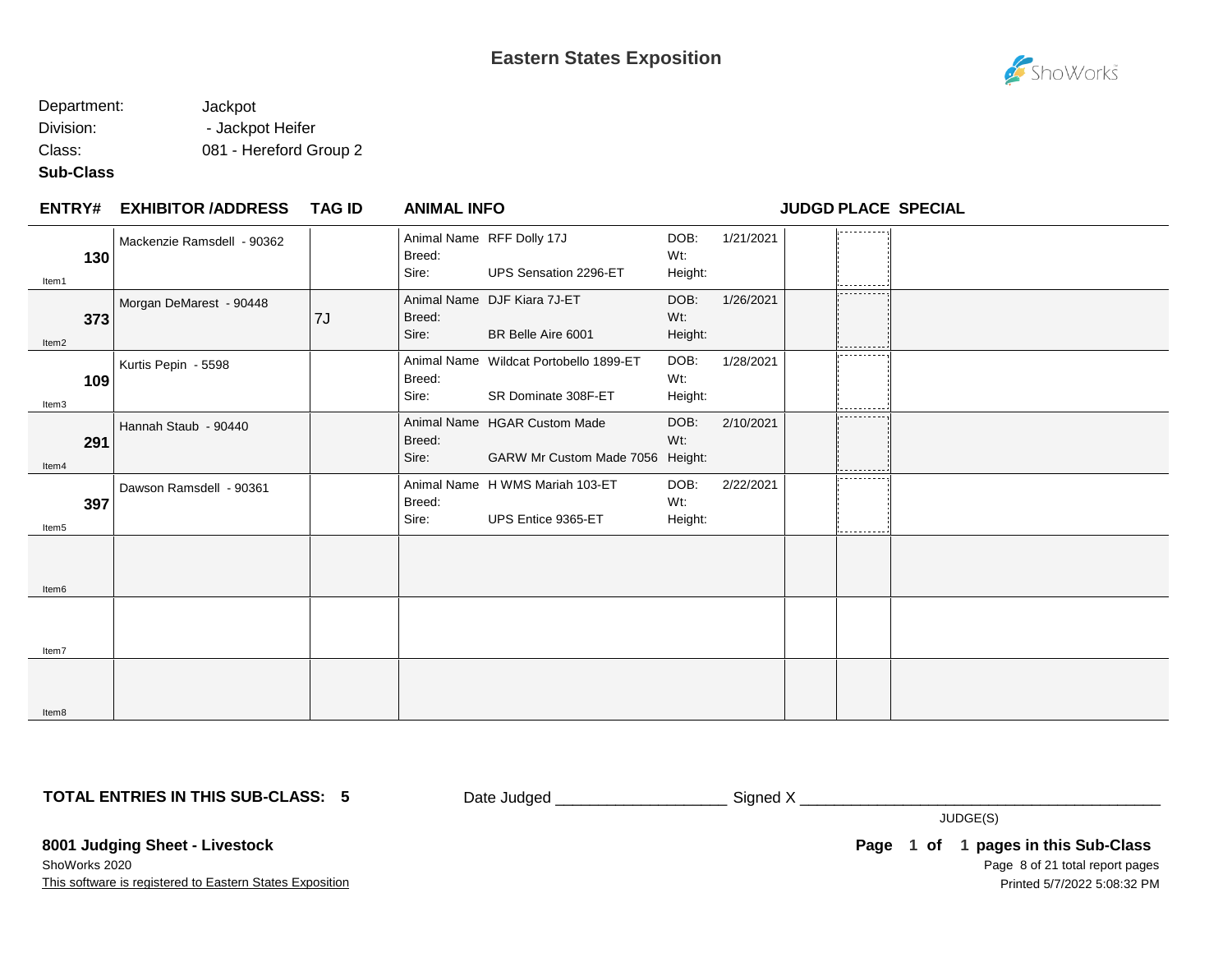### Department: Jackpot Division: - Jackpot Heifer Class: 082 - Hereford Group 3

### **Sub-Class**

| <b>ENTRY#</b> | <b>EXHIBITOR /ADDRESS</b> | <b>TAG ID</b> | <b>ANIMAL INFO</b>                    |                                                                                   |                        |           |            | <b>JUDGD PLACE SPECIAL</b> |
|---------------|---------------------------|---------------|---------------------------------------|-----------------------------------------------------------------------------------|------------------------|-----------|------------|----------------------------|
| 19<br>Item1   | Sophia Ostrander - 90425  |               | Breed:<br>Sire:                       | Animal Name BR 9024 Victra 31J<br>Boyd Power Surge 9024                           | DOB:<br>Wt:<br>Height: | 3/1/2021  |            |                            |
| 110<br>Item2  | Kurtis Pepin - 5598       |               | Breed:<br>Sire:                       | Animal Name Pepin 124Y Astrid 014J-ET<br>BR Copper 124Y                           | DOB:<br>Wt:<br>Height: | 3/15/2021 | ---------- |                            |
| 213<br>Item3  | Anneka Gillespie - 90375  |               | Breed:<br>Sire:                       | Animal Name BMF Magnolia Mae 03J<br>CRR 109 Catapult 322                          | DOB:<br>Wt:<br>Height: | 3/26/2021 | ---------  |                            |
| 369<br>Item4  | Ashlee DeMolles - 90133   |               | Breed:<br>Sire:                       | Animal Name Carter Miss Catapult 42J<br>CRR 109 Catapult 702                      | DOB:<br>Wt:<br>Height: | 4/10/2021 | ---------- |                            |
| 453<br>Item5  | Hailey Hotchkiss - 90077  |               | Animal Name Athena<br>Breed:<br>Sire: |                                                                                   | DOB:<br>Wt:<br>Height: | 4/22/2021 | ---------- |                            |
| 384<br>Item6  | Abigail Billing - 90229   |               | Breed:<br>Sire:                       | Animal Name GP Audacity 88X T31 327J-ET DOB:<br>NJW 98S R117 Ribeye 88X-E Height: | Wt:                    | 4/24/2021 | ---------  |                            |
| Item7         |                           |               |                                       |                                                                                   |                        |           |            |                            |
| Item8         |                           |               |                                       |                                                                                   |                        |           |            |                            |

**TOTAL ENTRIES IN THIS SUB-CLASS: 6**

Date Judged \_\_\_\_\_\_\_\_\_\_\_\_\_\_\_\_\_\_\_\_\_\_\_\_\_\_\_\_\_\_Signed X \_\_\_\_\_\_\_\_\_\_\_\_\_\_\_\_\_\_\_\_\_\_\_\_\_\_\_\_\_

JUDGE(S)

**8001 Judging Sheet - Livestock**

This software is registered to Eastern States Exposition ShoWorks 2020

Page 9 of 21 total report pages **Page 1 of 1 pages in this Sub-Class** Printed 5/7/2022 5:08:32 PM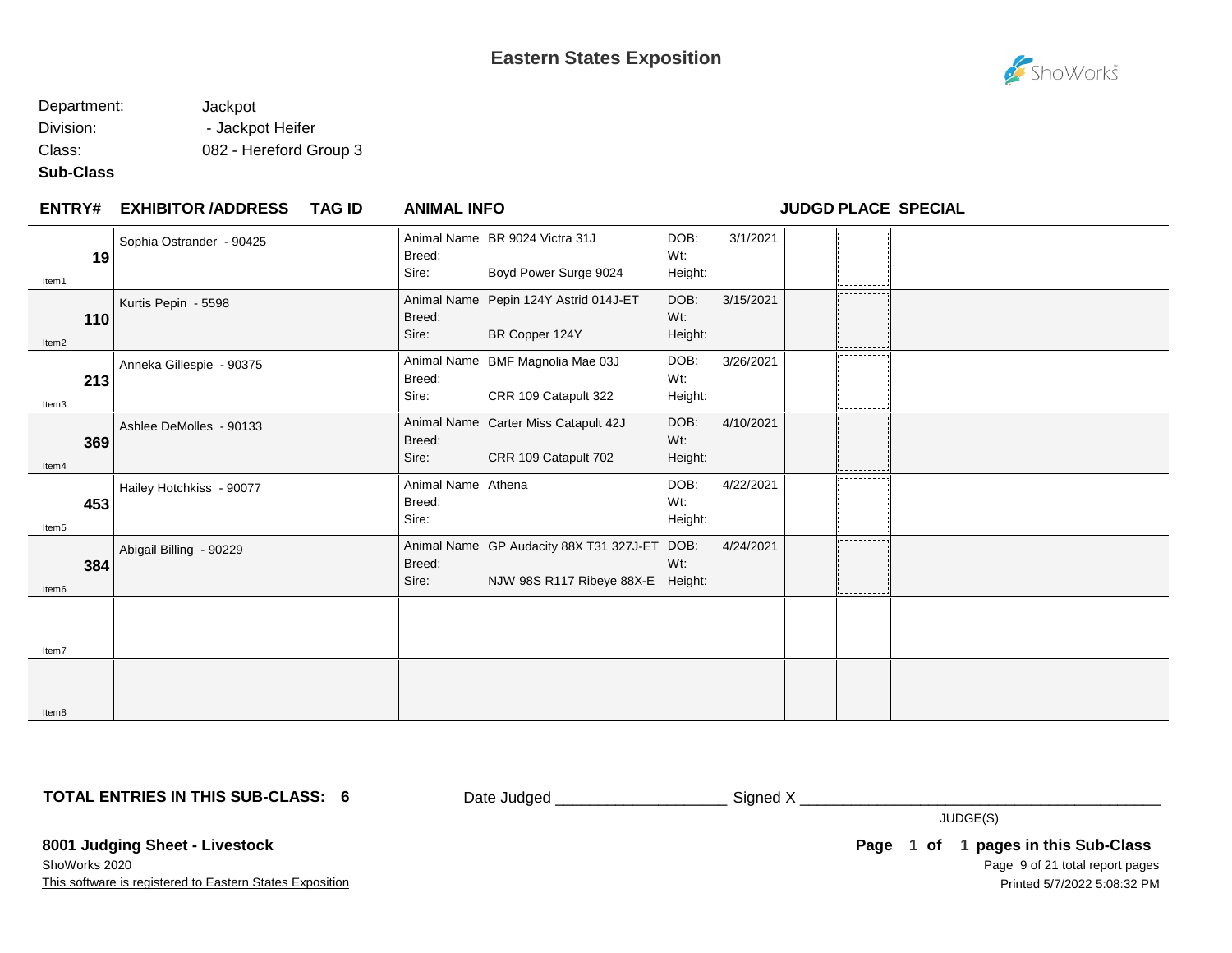

### Department: Jackpot Division: - Jackpot Heifer Class: 083 - Hereford Group 4

### **Sub-Class**

|              | <b>ENTRY# EXHIBITOR /ADDRESS</b> | TAG ID | <b>ANIMAL INFO</b> |                                                              |                        |          |                           | <b>JUDGD PLACE SPECIAL</b> |
|--------------|----------------------------------|--------|--------------------|--------------------------------------------------------------|------------------------|----------|---------------------------|----------------------------|
| 454<br>Item1 | Henry Skuza - 90345              |        | Breed:<br>Sire:    | Animal Name JDS Extravagance J12<br>SHR 5064 Revenge 9042 ET | DOB:<br>Wt:<br>Height: | 5/3/2021 | ----------                |                            |
| 111<br>Item2 | Kurtis Pepin - 5598              |        | Breed:<br>Sire:    | Animal Name Pepin 702E Judy 122J<br>Pepin 028X Sentinal 702E | DOB:<br>Wt:<br>Height: | 5/4/2021 | -----------<br>---------- |                            |
| Item3        |                                  |        |                    |                                                              |                        |          |                           |                            |
| Item4        |                                  |        |                    |                                                              |                        |          |                           |                            |
| Item5        |                                  |        |                    |                                                              |                        |          |                           |                            |
| Item6        |                                  |        |                    |                                                              |                        |          |                           |                            |
| Item7        |                                  |        |                    |                                                              |                        |          |                           |                            |
| Item8        |                                  |        |                    |                                                              |                        |          |                           |                            |

#### **TOTAL ENTRIES IN THIS SUB-CLASS: 2**

Date Judged \_\_\_\_\_\_\_\_\_\_\_\_\_\_\_\_\_\_\_\_\_\_\_\_\_\_\_\_ Signed X \_\_\_\_\_\_\_\_\_\_\_\_\_\_\_\_\_\_\_\_\_\_\_\_\_\_\_\_\_\_

JUDGE(S)

**8001 Judging Sheet - Livestock** ShoWorks 2020

This software is registered to Eastern States Exposition

Page 10 of 21 total report pages **Page 1 of 1 pages in this Sub-Class** Printed 5/7/2022 5:08:32 PM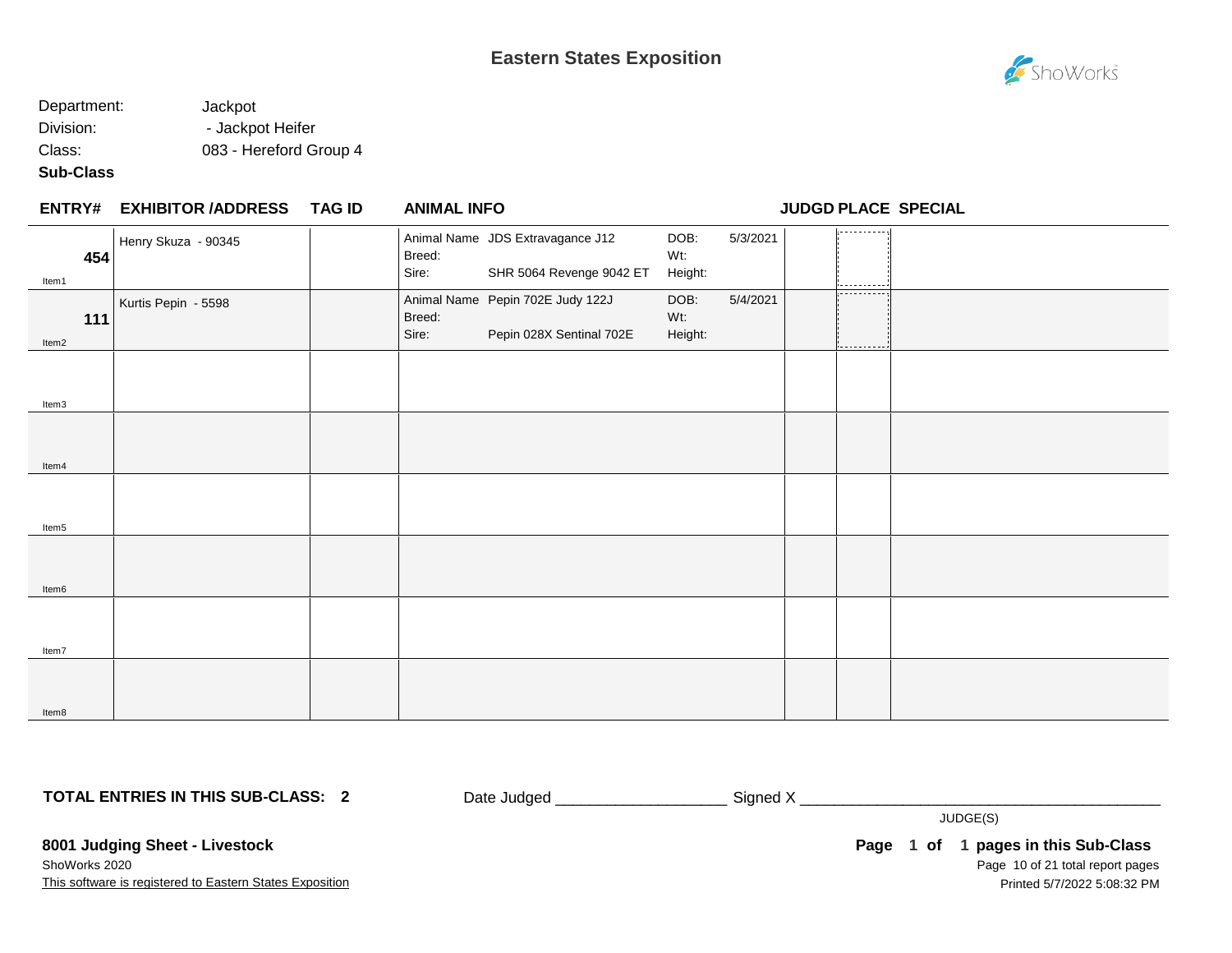

### Department: Jackpot Division: - Jackpot Heifer Class: 084 - Hereford Group 5

### **Sub-Class**

|              | ENTRY# EXHIBITOR /ADDRESS TAG ID | <b>ANIMAL INFO</b> |                                                                                    |                |           | <b>JUDGD PLACE SPECIAL</b> |  |
|--------------|----------------------------------|--------------------|------------------------------------------------------------------------------------|----------------|-----------|----------------------------|--|
| 388<br>Item1 | Craig Stahoski - 90325           | Breed:<br>Sire:    | Animal Name C&P Bluey 10D J1<br>NJW 160B 028X Historic 81E- Height:                | DOB:<br>Wt:    | 8/28/2021 | -----------                |  |
| 449<br>Item2 | Harrison Roberts - 130           | Breed:<br>Sire:    | Animal Name Bofat Hill 2296 Rosie 112J-ET DOB: 11/14/2021<br>UPS Sensation 2296-ET | Wt:<br>Height: |           | -----------<br>--------    |  |
| Item3        |                                  |                    |                                                                                    |                |           |                            |  |
| Item4        |                                  |                    |                                                                                    |                |           |                            |  |
| Item5        |                                  |                    |                                                                                    |                |           |                            |  |
| Item6        |                                  |                    |                                                                                    |                |           |                            |  |
| Item7        |                                  |                    |                                                                                    |                |           |                            |  |
| Item8        |                                  |                    |                                                                                    |                |           |                            |  |

**TOTAL ENTRIES IN THIS SUB-CLASS: 2**

Date Judged \_\_\_\_\_\_\_\_\_\_\_\_\_\_\_\_\_\_\_\_\_\_\_\_\_\_\_\_ Signed X \_\_\_\_\_\_\_\_\_\_\_\_\_\_\_\_\_\_\_\_\_\_\_\_\_\_\_\_\_\_

JUDGE(S)

**8001 Judging Sheet - Livestock** ShoWorks 2020

This software is registered to Eastern States Exposition

Page 11 of 21 total report pages **Page 1 of 1 pages in this Sub-Class** Printed 5/7/2022 5:08:32 PM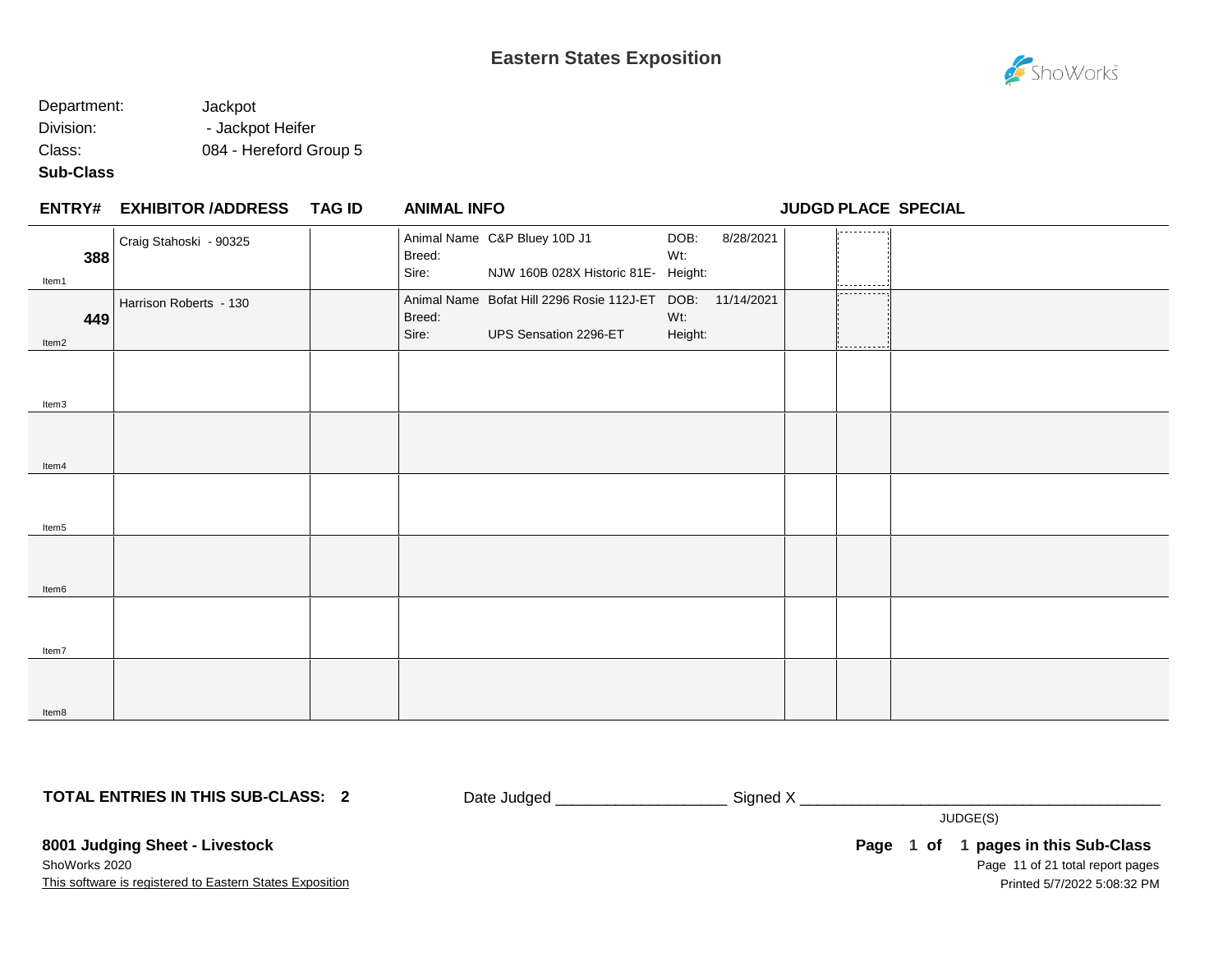### Department: Jackpot Division: - Jackpot Heifer Class: 090 - Highland Heifers

#### **Sub-Class**

| <b>ENTRY#</b> | <b>EXHIBITOR /ADDRESS</b> | TAG ID   | <b>ANIMAL INFO</b> |                                                               |                        |           | <b>JUDGD PLACE SPECIAL</b> |  |
|---------------|---------------------------|----------|--------------------|---------------------------------------------------------------|------------------------|-----------|----------------------------|--|
| 8<br>Item1    | Ashlyn Morelli - 90340    |          | Breed:<br>Sire:    | Animal Name Howling Springs Dream Whip<br>STR Burning It Down | DOB:<br>Wt:<br>Height: | 3/22/2020 | .                          |  |
| 102<br>Item2  | Jackie May - 125          | 84000320 | Breed:<br>Sire:    | Animal Name SWM Tallulah<br>STR Optimus Prime                 | DOB:<br>Wt:<br>Height: | 4/2/2021  | .                          |  |
| 5<br>Item3    | Thomas Morelli - 90359    |          | Breed:<br>Sire:    | Animal Name STR Adrenaline<br><b>Highland Spice Hickory</b>   | DOB:<br>Wt:<br>Height: | 5/4/2021  | ----------                 |  |
| Item4         |                           |          |                    |                                                               |                        |           |                            |  |
| Item5         |                           |          |                    |                                                               |                        |           |                            |  |
| Item6         |                           |          |                    |                                                               |                        |           |                            |  |
| Item7         |                           |          |                    |                                                               |                        |           |                            |  |
| Item8         |                           |          |                    |                                                               |                        |           |                            |  |

**TOTAL ENTRIES IN THIS SUB-CLASS: 3**

Date Judged \_\_\_\_\_\_\_\_\_\_\_\_\_\_\_\_\_\_\_\_\_\_\_\_\_\_\_\_ Signed X \_\_\_\_\_\_\_\_\_\_\_\_\_\_\_\_\_\_\_\_\_\_\_\_\_\_\_\_\_\_

JUDGE(S)

**8001 Judging Sheet - Livestock** ShoWorks 2020

This software is registered to Eastern States Exposition

Page 12 of 21 total report pages Page 1 of 1 pages in this Sub-Class Printed 5/7/2022 5:08:32 PM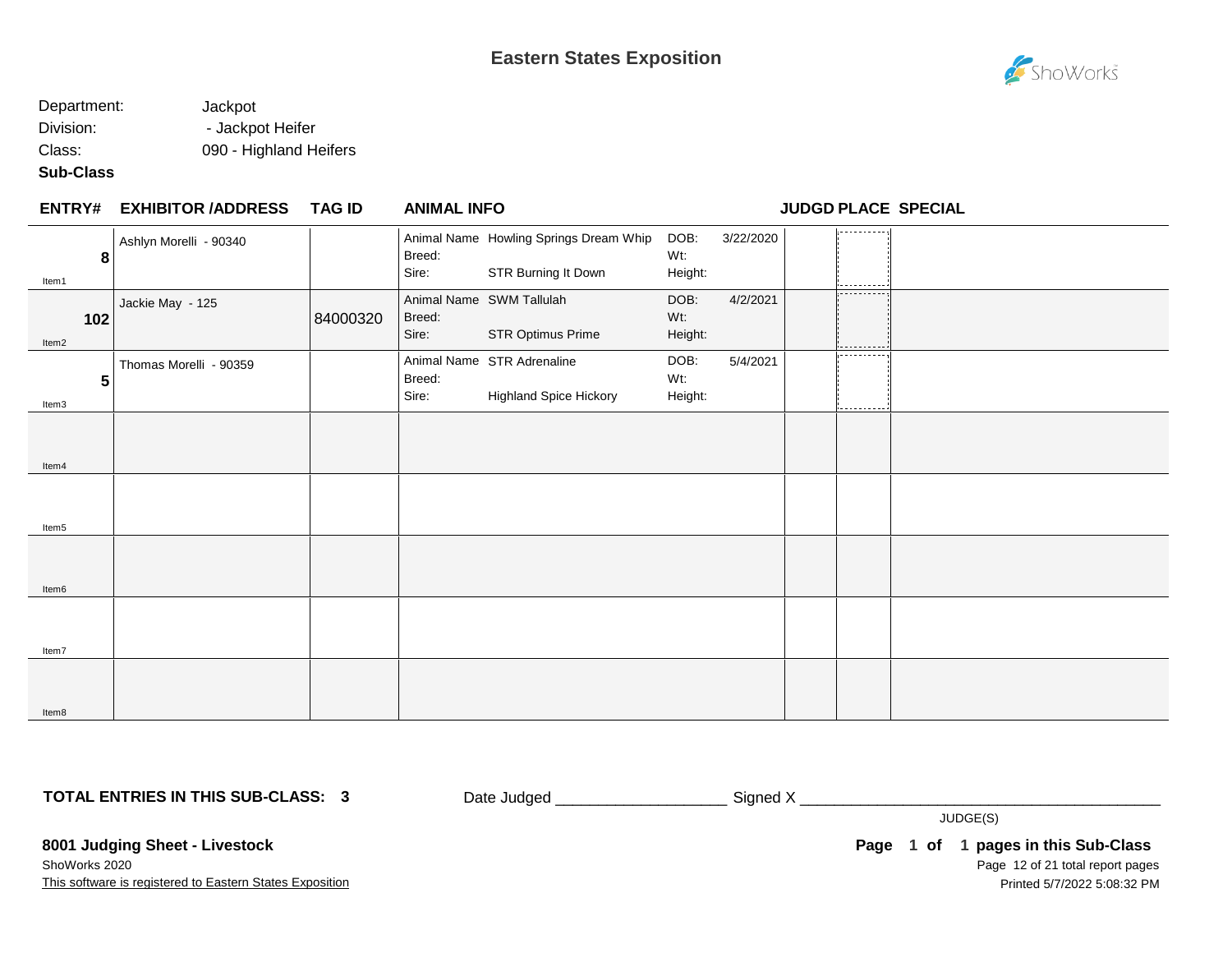### Department: Jackpot Division: - Jackpot Heifer Class: 110 - Maine Heifers

#### **Sub-Class**

Item8

## **EXHIBITOR /ADDRESS TAG ID ENTRY# ANIMAL INFO JUDGD PLACE SPECIAL** 1. . . . . . . . . . . . Animal Name MCNL Miss Hotty 070J DOB: 5/20/2021 Kandace Royce - 90389 Breed: Wt: 670 **35** 84000320 Sire: Mr Teflon 70IG Height: Item1 Item2 Item3 Item4 Item5 Item6 Item7

**TOTAL ENTRIES IN THIS SUB-CLASS: 1**

Date Judged \_\_\_\_\_\_\_\_\_\_\_\_\_\_\_\_\_\_\_\_ Signed X \_\_\_\_\_\_\_\_\_\_\_\_\_\_\_\_\_\_\_\_\_\_\_\_\_\_\_\_\_\_\_\_\_\_\_\_\_\_\_\_\_\_

JUDGE(S)

**8001 Judging Sheet - Livestock** ShoWorks 2020

This software is registered to Eastern States Exposition

Page 13 of 21 total report pages **Page 1 of 1 pages in this Sub-Class** Printed 5/7/2022 5:08:33 PM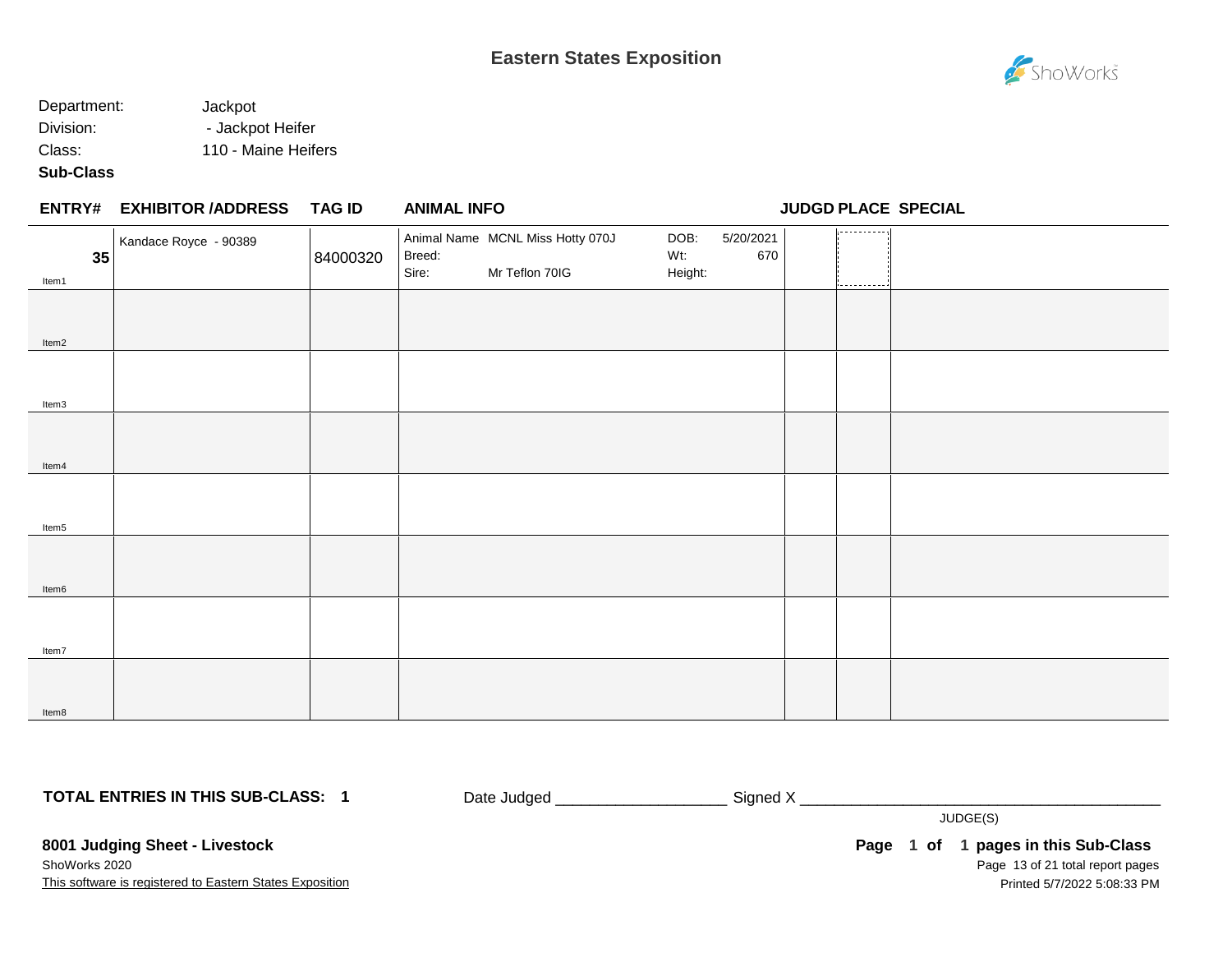## Department: Jackpot

Division: - Jackpot Heifer

Class: 120 - Maintainer Heifers

### **Sub-Class**

| <b>ENTRY#</b> | <b>EXHIBITOR /ADDRESS</b> | <b>TAG ID</b> | <b>ANIMAL INFO</b>                       |                                                      |                        |                   |                 | <b>JUDGD PLACE SPECIAL</b> |
|---------------|---------------------------|---------------|------------------------------------------|------------------------------------------------------|------------------------|-------------------|-----------------|----------------------------|
| 177<br>Item1  | Lily Dias - 136           | 84000320      | Breed:<br>Sire:                          | Animal Name Mid State Iconic Jewel<br>Duel Icon 802F | DOB:<br>Wt:<br>Height: | 3/21/2021         | -------         |                            |
| 207<br>Item2  | Olivia Chaine - 90436     | 84000321      | Animal Name PFF Karis<br>Breed:<br>Sire: | Bodacious                                            | DOB:<br>Wt:<br>Height: | 4/29/2021         | ----------<br>. |                            |
| 354<br>Item3  | Hailey Blatt - 129        |               | Breed:<br>Sire:                          | Animal Name FDSC Ginga J05<br>RSCC Highliner 1U      | DOB:<br>Wt:<br>Height: | 5/18/2021<br>1050 | ----------<br>. |                            |
| 201<br>ltem4  | james Hicks - 90233       | 84000301      | Animal Name Lucy 2180<br>Breed:<br>Sire: | Goet 180                                             | DOB:<br>Wt:<br>Height: | 6/17/2021         | .<br>.          |                            |
| Item5         |                           |               |                                          |                                                      |                        |                   |                 |                            |
| Item6         |                           |               |                                          |                                                      |                        |                   |                 |                            |
| Item7         |                           |               |                                          |                                                      |                        |                   |                 |                            |
| Item8         |                           |               |                                          |                                                      |                        |                   |                 |                            |

**TOTAL ENTRIES IN THIS SUB-CLASS: 4**

Date Judged \_\_\_\_\_\_\_\_\_\_\_\_\_\_\_\_\_\_\_\_\_\_\_\_\_\_\_\_\_\_\_Signed X \_\_\_\_\_\_\_\_\_\_\_\_\_\_\_\_\_\_\_\_\_\_\_\_\_\_\_\_

**8001 Judging Sheet - Livestock**

This software is registered to Eastern States Exposition ShoWorks 2020

Page 14 of 21 total report pages Page 1 of 1 pages in this Sub-Class Printed 5/7/2022 5:08:33 PM

JUDGE(S)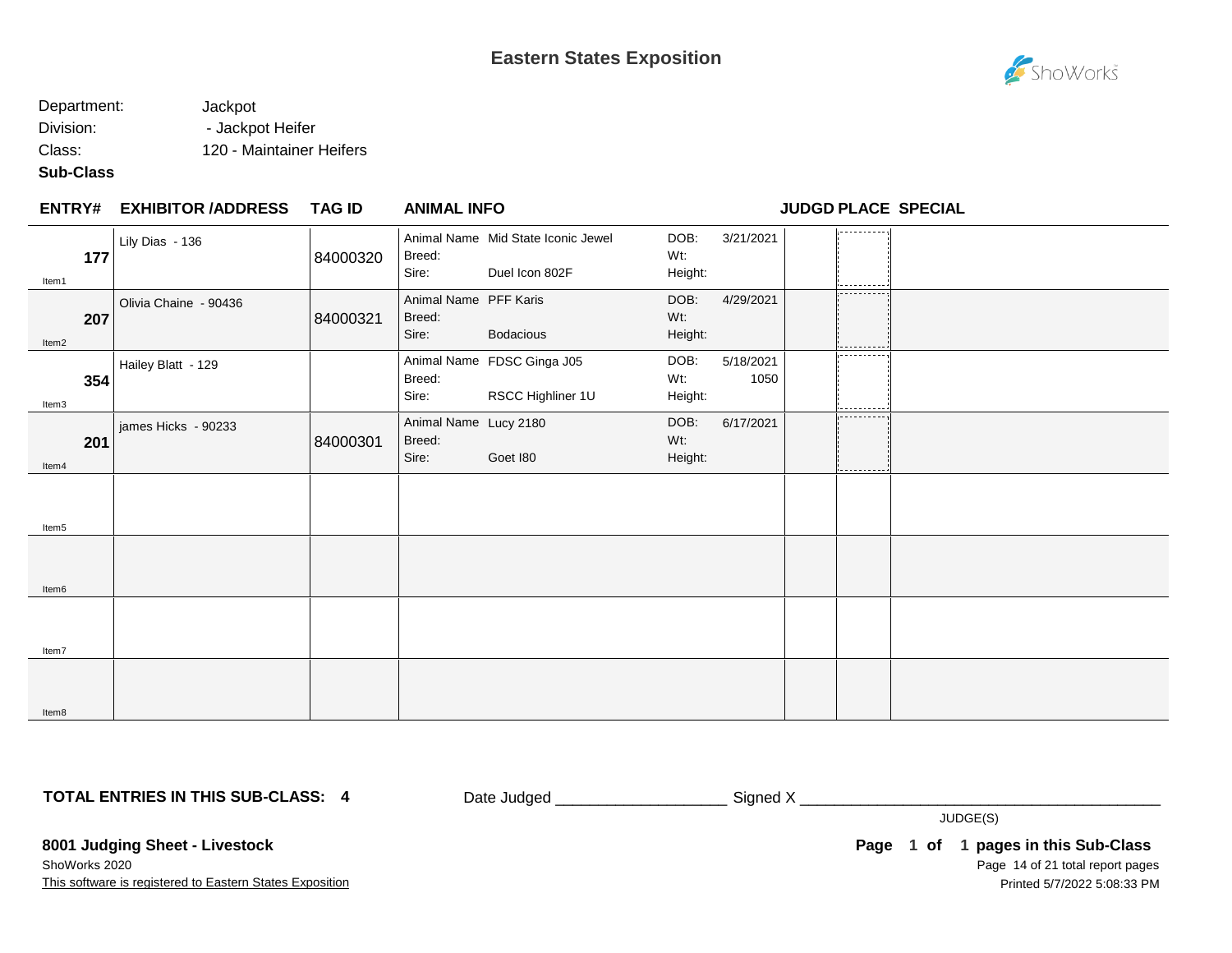

### Department: Jackpot Division: - Jackpot Heifer Class: 130 - Non-Papered Heifers Group 1

### **Sub-Class**

Item8

|              | <b>ENTRY# EXHIBITOR /ADDRESS</b> | TAG ID   | <b>ANIMAL INFO</b>                                                    |                                             | <b>JUDGD PLACE SPECIAL</b> |
|--------------|----------------------------------|----------|-----------------------------------------------------------------------|---------------------------------------------|----------------------------|
| 363<br>Item1 | Aaron Parson - 90420             |          | Animal Name 4K Miss Pride<br>Breed:<br>Sire:<br>PVF Surveillance 4129 | 1/3/2021<br>DOB:<br>Wt:<br>Height:          | . <b>.</b> .               |
| 90<br>Item2  | Natalie Shultz - 90377           |          | Animal Name MAHA Frida<br>Breed:<br>Sire:                             | DOB:<br>1/14/2021<br>Wt:<br>Height:         | .                          |
| 304<br>Item3 | Kayla Lippert - 90417            | 84000321 | Animal Name BWEL Daisey 423J<br>Breed:<br>Sire:                       | 2/12/2021<br>DOB:<br>Wt:<br>1065<br>Height: | .<br>                      |
| Item4        |                                  |          |                                                                       |                                             |                            |
| Item5        |                                  |          |                                                                       |                                             |                            |
| Item6        |                                  |          |                                                                       |                                             |                            |
| Item7        |                                  |          |                                                                       |                                             |                            |
|              |                                  |          |                                                                       |                                             |                            |

**TOTAL ENTRIES IN THIS SUB-CLASS: 3**

Date Judged \_\_\_\_\_\_\_\_\_\_\_\_\_\_\_\_\_\_\_\_\_\_\_\_\_\_\_\_\_\_\_\_\_\_ Signed X \_\_\_\_

JUDGE(S)

**8001 Judging Sheet - Livestock** ShoWorks 2020

This software is registered to Eastern States Exposition

Page 15 of 21 total report pages Page 1 of 1 pages in this Sub-Class Printed 5/7/2022 5:08:33 PM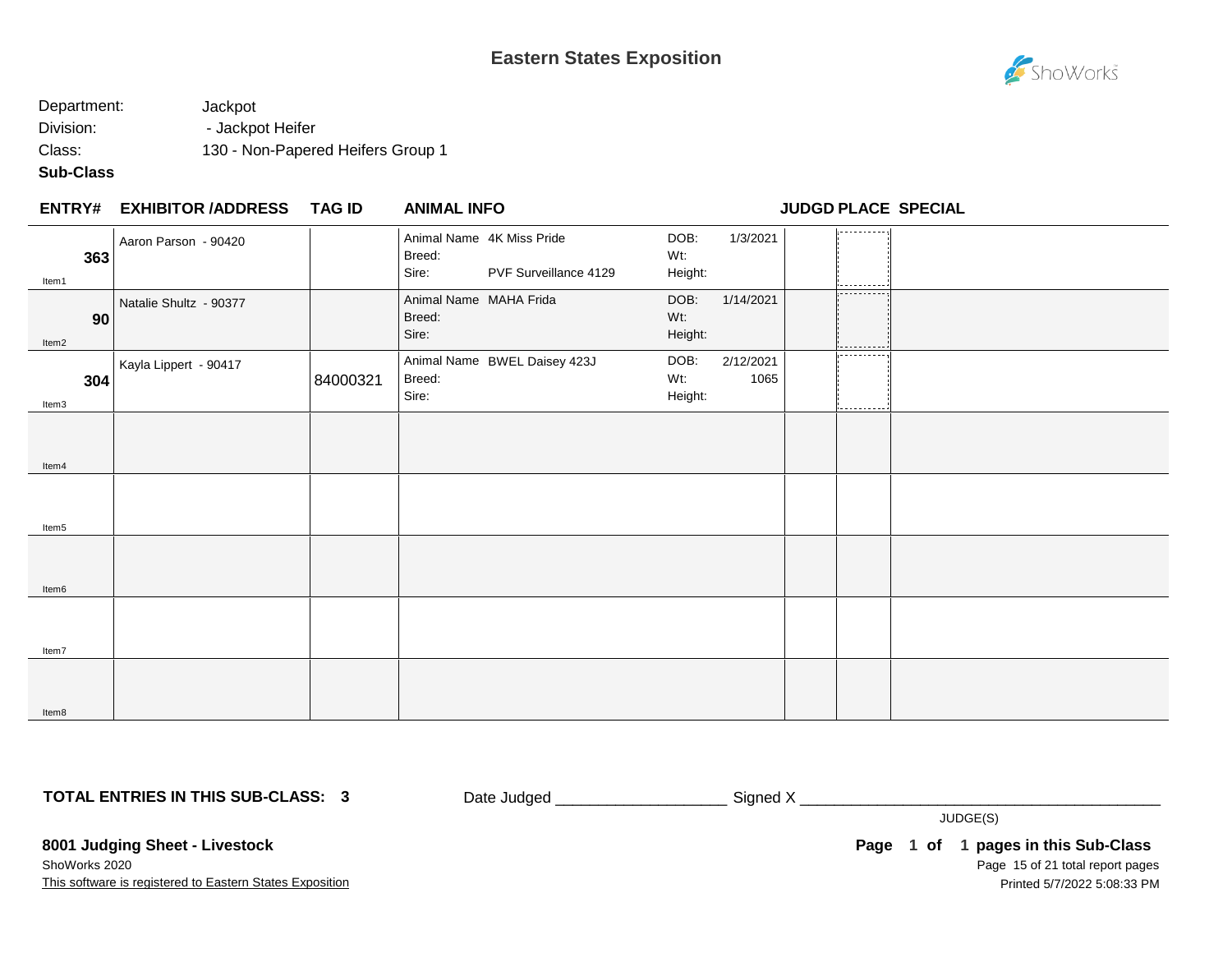

### Department: Jackpot Division: - Jackpot Heifer Class: 131 - Non-Papered Heifers Group 2

### **Sub-Class**

| <b>ENTRY# EXHIBITOR /ADDRESS</b><br>TAG ID | <b>ANIMAL INFO</b> |
|--------------------------------------------|--------------------|
|--------------------------------------------|--------------------|

**ENTRY# ANIMAL INFO JUDGD PLACE SPECIAL**

| 429<br>ltem1 | Matt Von Der Leith - 90462 |          | Breed:<br>Sire:                        | Animal Name VDL Abby 101<br>Primo | DOB:<br>Wt:<br>Height: | 3/28/2021        | المستستست والمساور |  |
|--------------|----------------------------|----------|----------------------------------------|-----------------------------------|------------------------|------------------|--------------------|--|
| 162<br>Item2 | Kaylin Couto - 90409       |          | Animal Name Camilla<br>Breed:<br>Sire: |                                   | DOB:<br>Wt:<br>Height: | 4/2/2021         | ----------<br>.    |  |
| 305<br>Item3 | Kayla Lippert - 90417      | 84000321 | Breed:<br>Sire:                        | Animal Name BWEL Juniper          | DOB:<br>Wt:<br>Height: | 4/20/2021<br>890 | .<br>----------    |  |
| Item4        |                            |          |                                        |                                   |                        |                  |                    |  |
| Item5        |                            |          |                                        |                                   |                        |                  |                    |  |
| Item6        |                            |          |                                        |                                   |                        |                  |                    |  |
| Item7        |                            |          |                                        |                                   |                        |                  |                    |  |
| Item8        |                            |          |                                        |                                   |                        |                  |                    |  |

**TOTAL ENTRIES IN THIS SUB-CLASS: 3**

Date Judged \_\_\_\_\_\_\_\_\_\_\_\_\_\_\_\_\_\_\_\_\_\_\_\_\_\_\_\_\_Signed X \_\_\_\_\_\_\_\_\_\_\_\_\_\_\_\_\_\_\_\_\_\_\_\_\_\_\_\_\_\_

JUDGE(S)

**8001 Judging Sheet - Livestock** ShoWorks 2020

This software is registered to Eastern States Exposition

Page 16 of 21 total report pages **Page 1 of 1 pages in this Sub-Class** Printed 5/7/2022 5:08:33 PM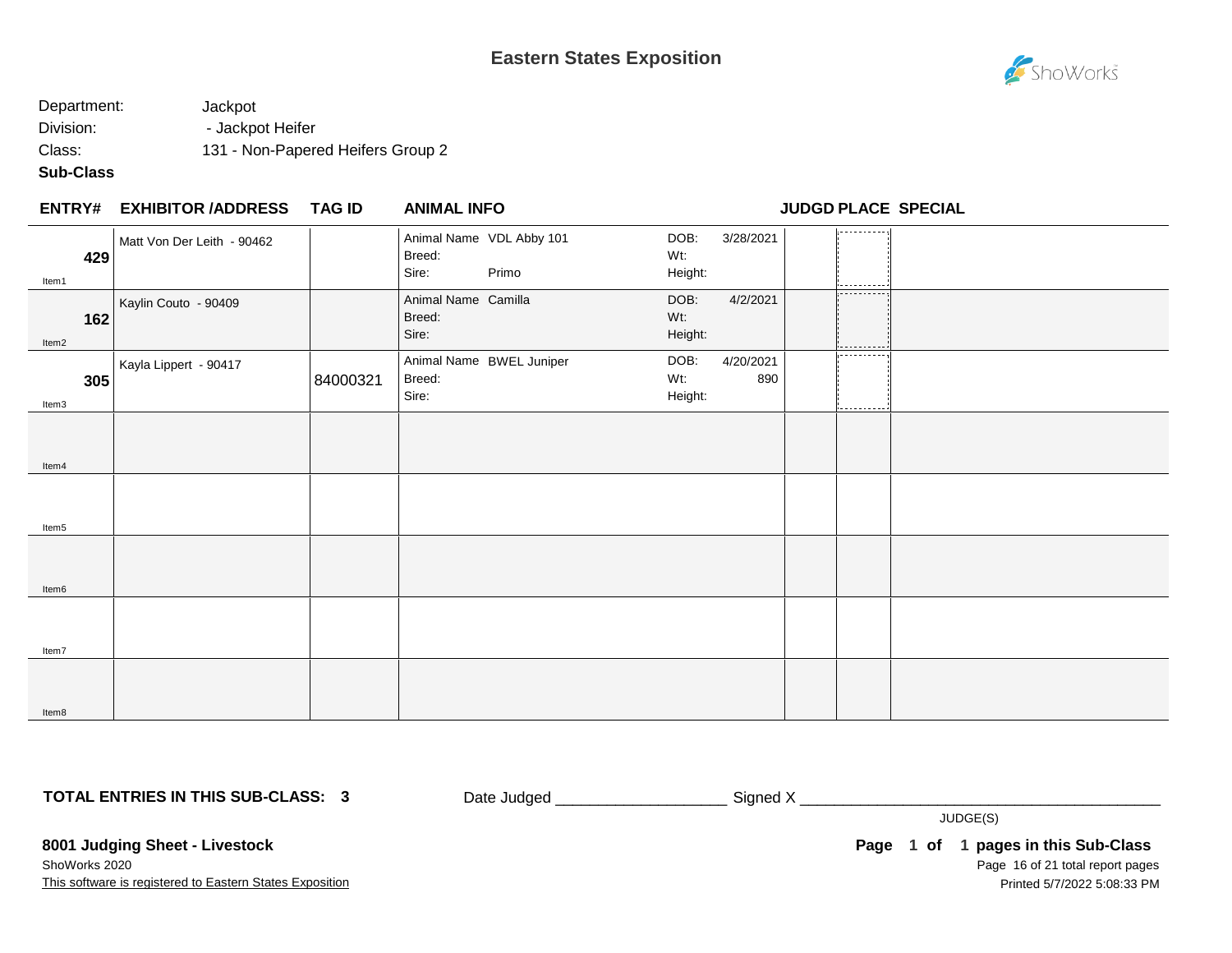

## Department: Jackpot Division: - Jackpot Heifer Class: 132 - Non-Papered Heifers Group 3

### **Sub-Class**

| ENTRY#              | <b>EXHIBITOR /ADDRESS</b> | TAG ID   | <b>ANIMAL INFO</b>           |     |             |          | <b>JUDGD PLACE SPECIAL</b> |  |
|---------------------|---------------------------|----------|------------------------------|-----|-------------|----------|----------------------------|--|
| 25                  | Angelina Otero - 90426    | 84000321 | Animal Name Pepper<br>Breed: |     | DOB:<br>Wt: | 9/1/2021 | ----------                 |  |
| $H0$ m <sup>4</sup> |                           |          | Sire:                        | Red | Height:     |          |                            |  |

| LJ    | <b>UTUUULI</b> | $-0.5 - 0.5$<br>Sire: |     | and the contract<br>Height: |                |  |
|-------|----------------|-----------------------|-----|-----------------------------|----------------|--|
| Item1 |                |                       | Red |                             | 1------------1 |  |
|       |                |                       |     |                             |                |  |
|       |                |                       |     |                             |                |  |
|       |                |                       |     |                             |                |  |
| Item2 |                |                       |     |                             |                |  |
|       |                |                       |     |                             |                |  |
|       |                |                       |     |                             |                |  |
|       |                |                       |     |                             |                |  |
| Item3 |                |                       |     |                             |                |  |
|       |                |                       |     |                             |                |  |
|       |                |                       |     |                             |                |  |
|       |                |                       |     |                             |                |  |
| Item4 |                |                       |     |                             |                |  |
|       |                |                       |     |                             |                |  |
|       |                |                       |     |                             |                |  |
|       |                |                       |     |                             |                |  |
| Item5 |                |                       |     |                             |                |  |
|       |                |                       |     |                             |                |  |
|       |                |                       |     |                             |                |  |
|       |                |                       |     |                             |                |  |
| Item6 |                |                       |     |                             |                |  |
|       |                |                       |     |                             |                |  |
|       |                |                       |     |                             |                |  |
|       |                |                       |     |                             |                |  |
| Item7 |                |                       |     |                             |                |  |
|       |                |                       |     |                             |                |  |
|       |                |                       |     |                             |                |  |
|       |                |                       |     |                             |                |  |
| Item8 |                |                       |     |                             |                |  |

**TOTAL ENTRIES IN THIS SUB-CLASS: 1**

Date Judged \_\_\_\_\_\_\_\_\_\_\_\_\_\_\_\_\_\_\_\_\_\_\_\_\_\_\_ Signed X \_\_\_\_\_\_\_\_\_\_\_\_\_\_\_\_\_\_\_\_\_\_\_\_\_\_\_\_\_\_\_

JUDGE(S)

**8001 Judging Sheet - Livestock** ShoWorks 2020

This software is registered to Eastern States Exposition

Page 17 of 21 total report pages Page 1 of 1 pages in this Sub-Class Printed 5/7/2022 5:08:33 PM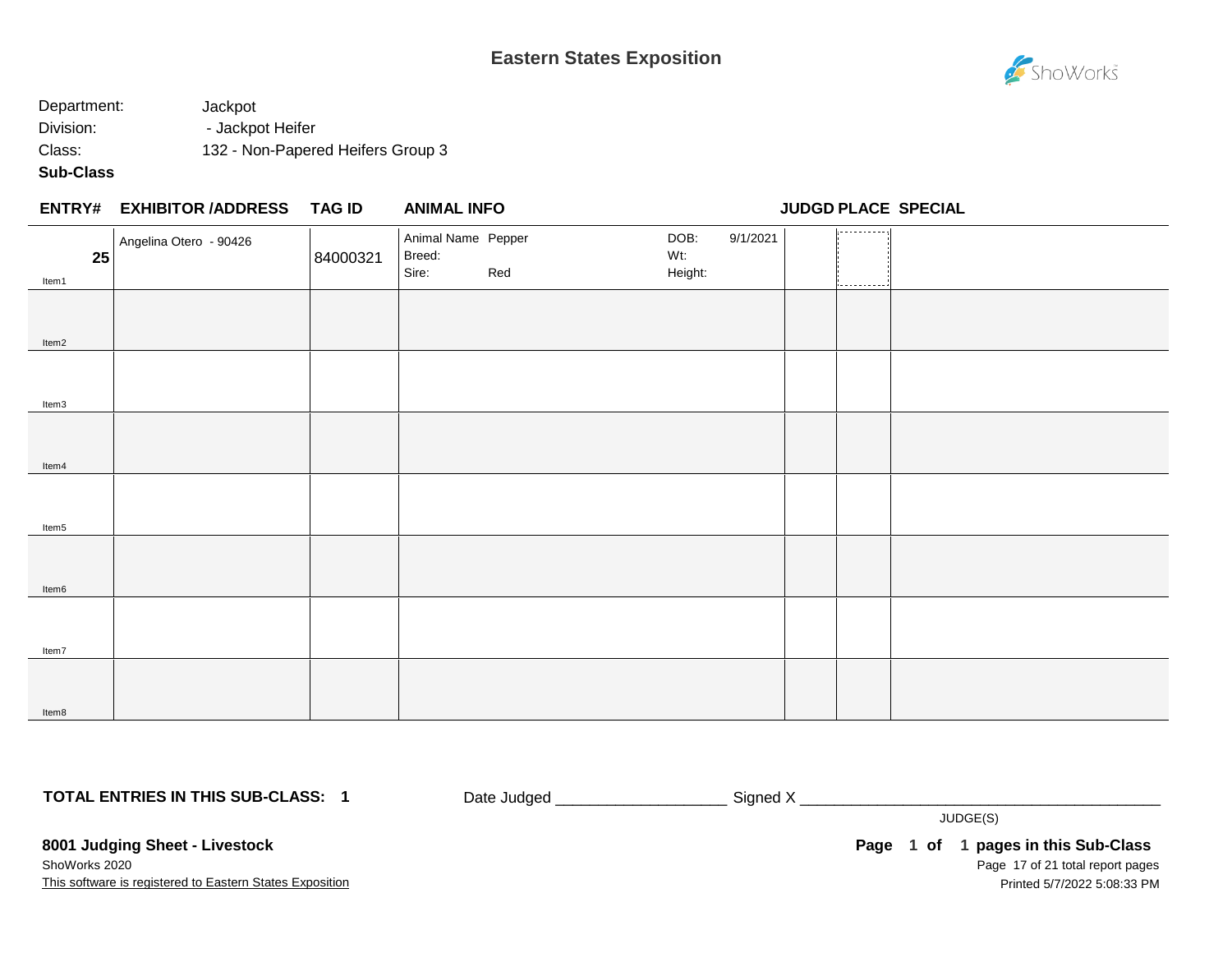### Department: Jackpot Division: - Jackpot Heifer Class: 140 - Shorthorn Heifers

### **Sub-Class**

Item8

|             | ENTRY# EXHIBITOR /ADDRESS TAG ID |          | <b>ANIMAL INFO</b> |                                                   |                        |           |        | JUDGD PLACE SPECIAL |
|-------------|----------------------------------|----------|--------------------|---------------------------------------------------|------------------------|-----------|--------|---------------------|
| 94<br>Item1 | Blair McGlashan - 90431          | 12400019 | Breed:<br>Sire:    | Animal Name Blenview J-Lo<br><b>CSF Evolution</b> | DOB:<br>Wt:<br>Height: | 2/15/2021 | .<br>. |                     |
| Item2       |                                  |          |                    |                                                   |                        |           |        |                     |
| Item3       |                                  |          |                    |                                                   |                        |           |        |                     |
| Item4       |                                  |          |                    |                                                   |                        |           |        |                     |
| Item5       |                                  |          |                    |                                                   |                        |           |        |                     |
| Item6       |                                  |          |                    |                                                   |                        |           |        |                     |
| Item7       |                                  |          |                    |                                                   |                        |           |        |                     |
|             |                                  |          |                    |                                                   |                        |           |        |                     |

**TOTAL ENTRIES IN THIS SUB-CLASS: 1**

Date Judged \_\_\_\_\_\_\_\_\_\_\_\_\_\_\_\_\_\_\_\_ Signed X \_\_\_\_\_\_\_\_\_\_\_\_\_\_\_\_\_\_\_\_\_\_\_\_\_\_\_\_\_\_\_\_\_\_\_\_\_\_\_\_\_\_

JUDGE(S)

**8001 Judging Sheet - Livestock** ShoWorks 2020

This software is registered to Eastern States Exposition

Page 18 of 21 total report pages **Page 1 of 1 pages in this Sub-Class** Printed 5/7/2022 5:08:33 PM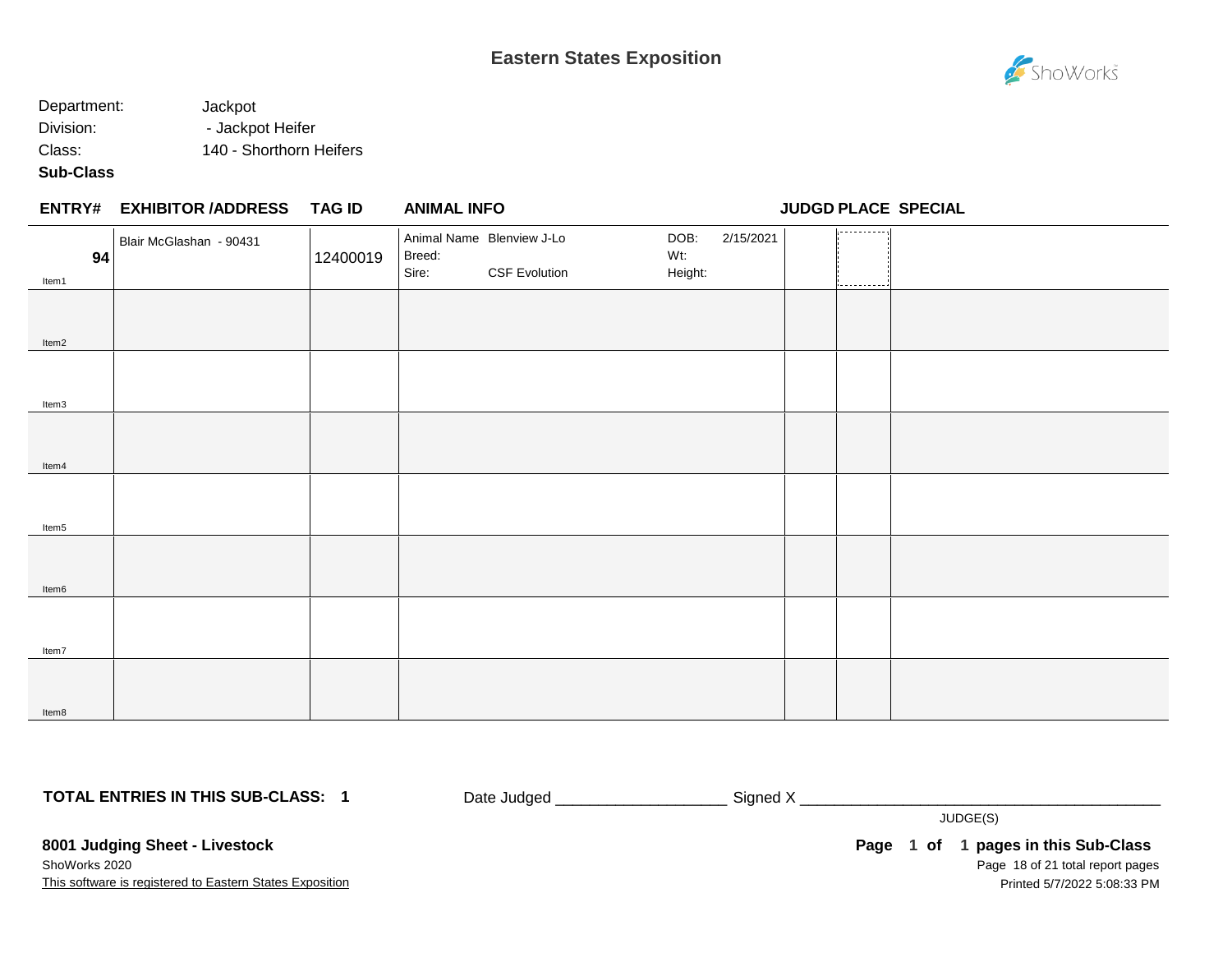

### Department: Jackpot Division: - Jackpot Heifer Class: 150 - Shorthorn Plus Heifers

#### **Sub-Class**

|              | ENTRY# EXHIBITOR /ADDRESS TAG ID | <b>ANIMAL INFO</b>                   |                                               |                        |           |                           | <b>JUDGD PLACE SPECIAL</b> |
|--------------|----------------------------------|--------------------------------------|-----------------------------------------------|------------------------|-----------|---------------------------|----------------------------|
| 223<br>Item1 | Zoey Violette - 90374            | Animal Name Padmé<br>Breed:<br>Sire: |                                               | DOB:<br>Wt:<br>Height: | 9/24/2020 | ----------                |                            |
| 251<br>Item2 | Isabella Mccarthy - 90388        | Breed:<br>Sire:                      | Animal Name POW Mistress J4<br>Sull Red Blood | DOB:<br>Wt:<br>Height: | 3/26/2021 | -----------<br>---------- |                            |
| Item3        |                                  |                                      |                                               |                        |           |                           |                            |
| Item4        |                                  |                                      |                                               |                        |           |                           |                            |
| Item5        |                                  |                                      |                                               |                        |           |                           |                            |
| Item6        |                                  |                                      |                                               |                        |           |                           |                            |
| Item7        |                                  |                                      |                                               |                        |           |                           |                            |
| Item8        |                                  |                                      |                                               |                        |           |                           |                            |

**TOTAL ENTRIES IN THIS SUB-CLASS: 2**

Date Judged \_\_\_\_\_\_\_\_\_\_\_\_\_\_\_\_\_\_\_\_\_\_\_\_\_\_\_\_\_\_\_Signed X \_\_\_\_\_\_\_\_\_\_\_\_\_\_\_\_\_\_\_\_\_\_\_\_\_\_\_\_

JUDGE(S)

**8001 Judging Sheet - Livestock** ShoWorks 2020

This software is registered to Eastern States Exposition

Page 19 of 21 total report pages **Page 1 of 1 pages in this Sub-Class** Printed 5/7/2022 5:08:33 PM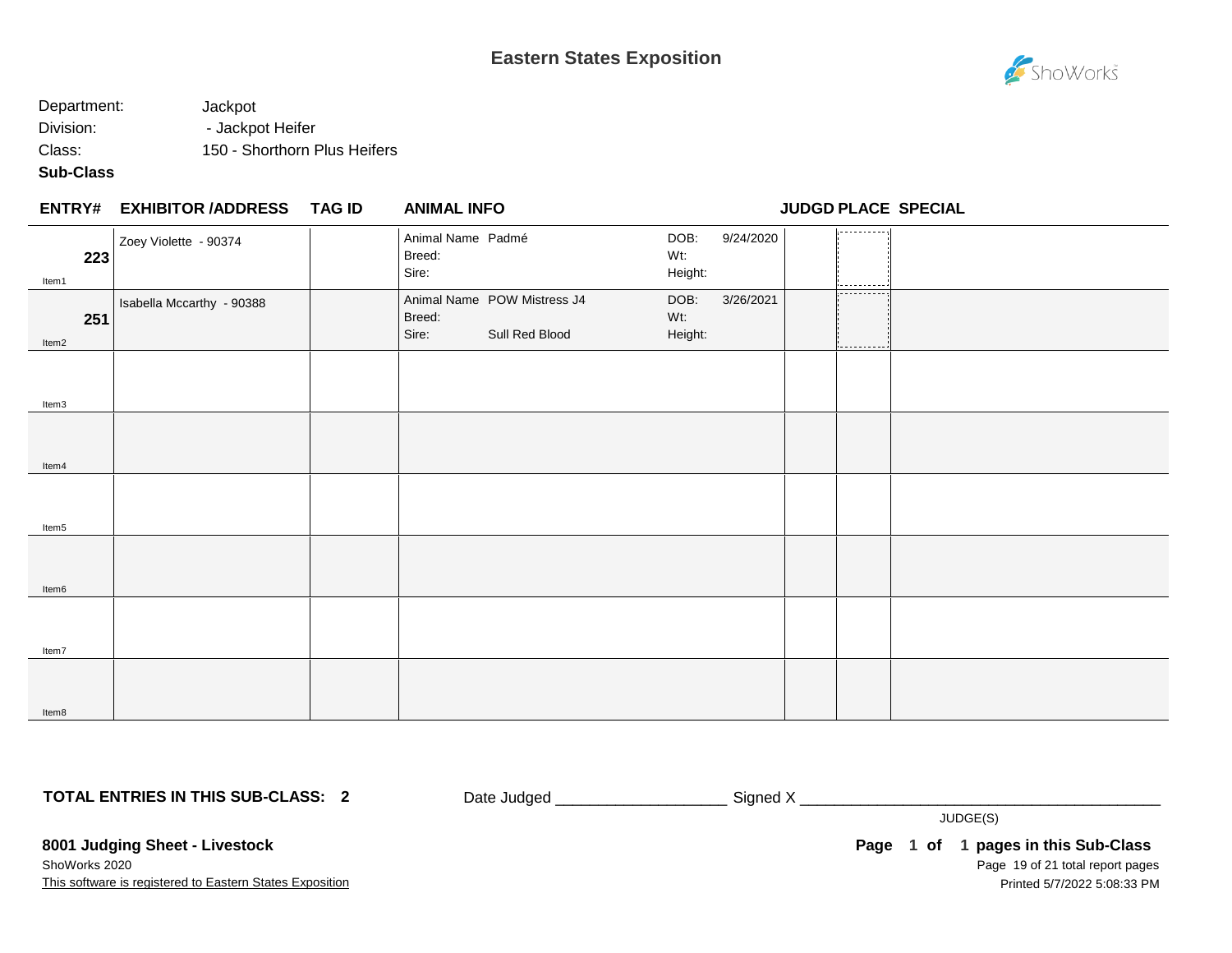

## Department: Jackpot Division: - Jackpot Heifer Class: 160 - Simmental Heifers Group 1

### **Sub-Class**

| <b>ENTRY#</b> | <b>EXHIBITOR /ADDRESS</b> | TAG ID | <b>ANIMAL INFO</b> |
|---------------|---------------------------|--------|--------------------|
|               |                           |        |                    |

**ENTRY# ANIMAL INFO JUDGD PLACE SPECIAL**

| 356<br>Item1 | Eva McBride - 90444        |      | Breed:<br>Sire: | Animal Name 4 Star Moana<br>CAJS Blaze of Glory          | DOB:<br>Wt:<br>Height:    | 10/4/2020        | -----------<br>---------- |  |
|--------------|----------------------------|------|-----------------|----------------------------------------------------------|---------------------------|------------------|---------------------------|--|
| 240<br>Item2 | Giovanna Di Cintio - 90438 | J102 | Breed:<br>Sire: | Animal Name Riga View Stella J102<br>TJSC Hammertime 35D | DOB:<br>$Wt$ :<br>Height: | 1/23/2021<br>810 | .                         |  |
| 267<br>Item3 | Molly SanEmeterio - 90294  | J08  | Breed:<br>Sire: | Animal Name BPF Peekaboo J08<br>TJSC Hammer Time 35D     | DOB:<br>Wt:<br>Height:    | 2/6/2021         | ----------                |  |
| 16<br>Item4  | Olivia Oatley - 2148       |      | Breed:<br>Sire: | Animal Name Jass/Sher Lovestrong 119J<br>Profit          | DOB:<br>Wt:<br>Height:    | 2/13/2021        | ----------                |  |
| Item5        |                            |      |                 |                                                          |                           |                  |                           |  |
| Item6        |                            |      |                 |                                                          |                           |                  |                           |  |
| Item7        |                            |      |                 |                                                          |                           |                  |                           |  |
| Item8        |                            |      |                 |                                                          |                           |                  |                           |  |

**TOTAL ENTRIES IN THIS SUB-CLASS: 4**

Date Judged \_\_\_\_\_\_\_\_\_\_\_\_\_\_\_\_\_\_\_\_\_\_\_\_\_\_\_\_ Signed X \_\_\_\_\_\_\_\_\_\_\_\_\_\_\_\_\_\_\_\_\_\_\_\_\_\_\_\_\_\_

JUDGE(S)

**8001 Judging Sheet - Livestock** ShoWorks 2020

This software is registered to Eastern States Exposition

Page 20 of 21 total report pages **Page 1 of 1 pages in this Sub-Class** Printed 5/7/2022 5:08:34 PM